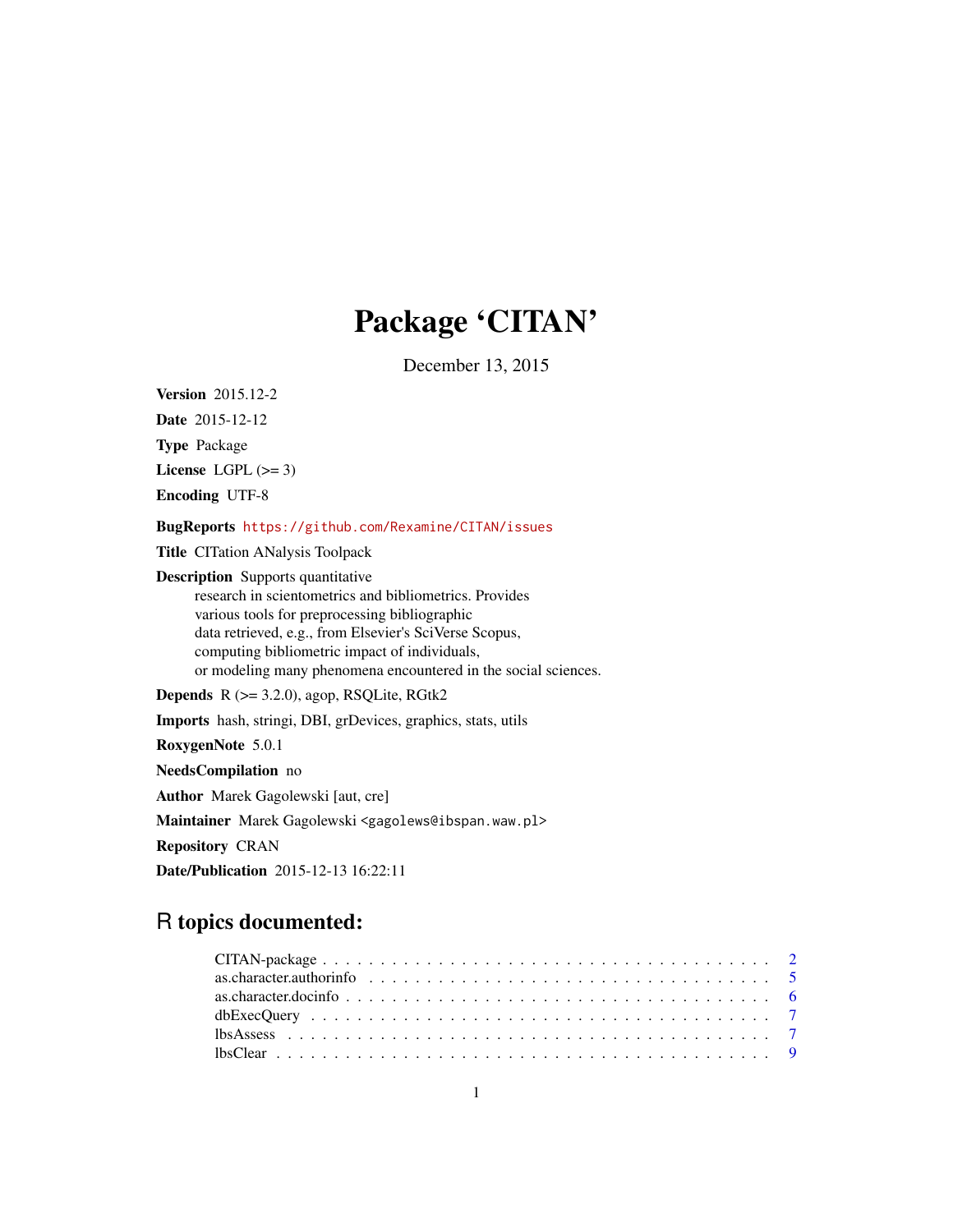<span id="page-1-0"></span>

|       | <b>lbsCreate</b> |    |
|-------|------------------|----|
|       |                  |    |
|       |                  |    |
|       |                  |    |
|       |                  |    |
|       |                  |    |
|       |                  |    |
|       |                  |    |
|       |                  |    |
|       |                  |    |
|       |                  |    |
|       |                  |    |
|       |                  |    |
|       |                  |    |
|       |                  |    |
|       |                  |    |
|       |                  |    |
|       |                  |    |
|       |                  |    |
|       |                  |    |
|       |                  |    |
| Index |                  | 37 |

CITAN-package *CITation ANalysis toolpack*

#### **Description**

CITAN is a library of functions useful in — but not limited to — quantitative research in the field of scientometrics. It contains various tools for preprocessing bibliographic data retrieved from, e.g., Elsevier's *SciVerse Scopus* and computing bibliometric impact of individuals. Moreover, some functions dealing with Pareto-Type II (GPD) and Discretized Pareto-Type II statistical models are included (e.g., Zhang-Stephens and MLE estimators, goodness-of-fit and two-sample tests, confidence intervals for the theoretical Hirsch index etc.). They may be used to describe and analyze many phenomena encountered in the social sciences.

# Details

Fair and objective assessment methods of individual scientists had become the focus of scientometricians' attention since the very beginning of their discipline. A quantitative expression of some publication-citation process' characteristics is assumed to be a predictor of broadly conceived scientific competence. It may be used e.g. in building decision support systems for scientific quality control.

The h-index, proposed by J.E. Hirsch (2005) is among the most popular scientific impact indicators. An author who has published n papers has the Hirsch index equal to  $H$ , if each of his  $H$  publications were cited at least H times, and each of the remaining  $n-H$  items were cited no more than H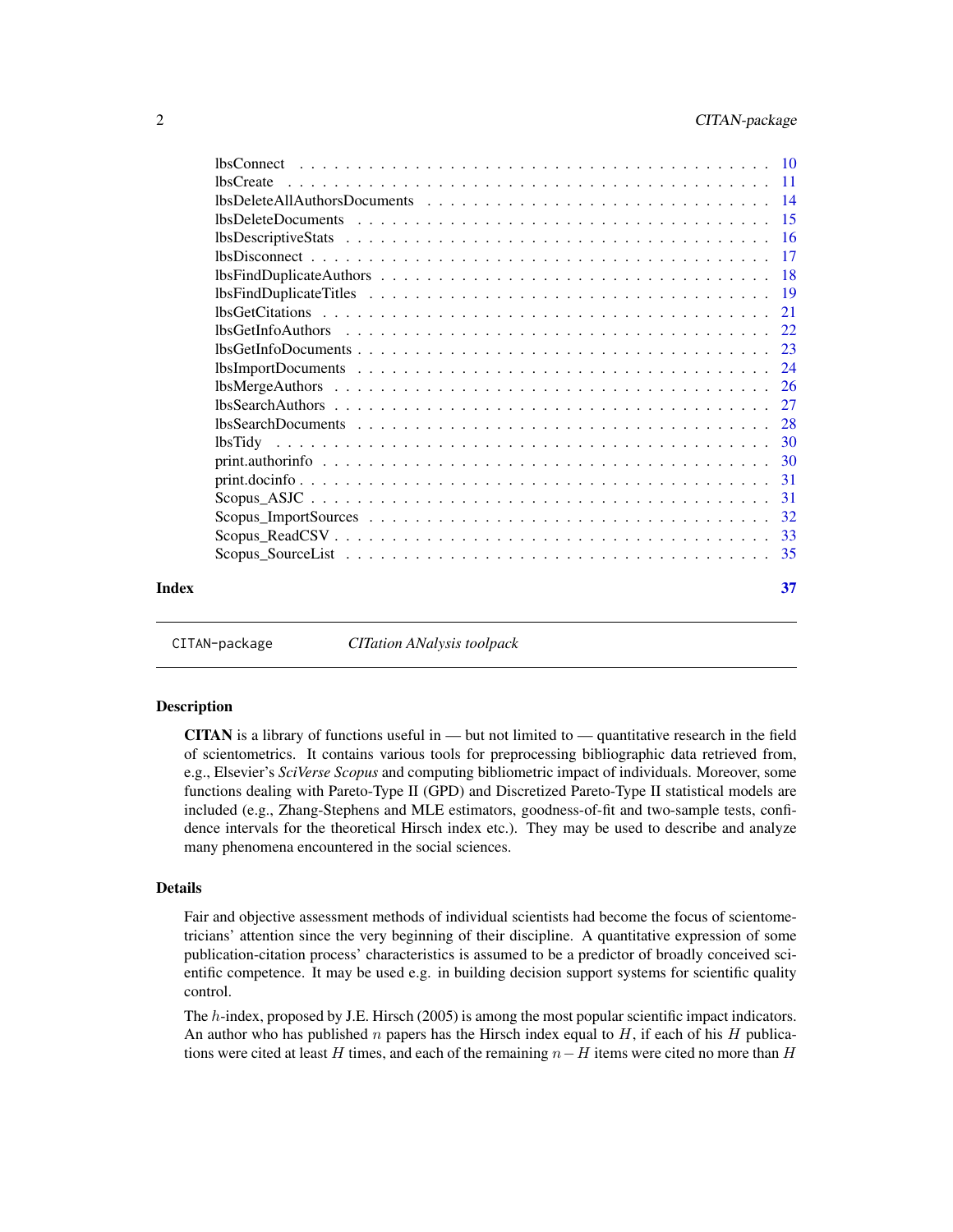# <span id="page-2-0"></span>CITAN-package 3

times. This simple bibliometric tool quickly received much attention in the academic community and started to be a subject of intensive research. It was noted that, contrary to earlier approaches, i.e. publication count, citation count, etc., this measure concerns both productivity and impact of an individual.

In a broader perspective, this issue is a special case of the so-called Producer Assessment Problem (PAP; see Gagolewski, Grzegorzewski, 2010b).

Consider a *producer* (e.g. a writer, scientist, artist, craftsman) and a nonempty set of his *products* (e.g. books, papers, works, goods). Suppose that each product is given a *rating* (of quality, popularity, etc.) which is a single number in  $I = [a, b]$ , where a denotes the lowest admissible valuation. We typically choose  $I = [0, \infty]$  (an interval in the extended real line). Some instances of the PAP are listed below.

|              | <b>Producer</b>      | <b>Products</b>     | <b>Rating method</b> | <b>Discipline</b> |
|--------------|----------------------|---------------------|----------------------|-------------------|
| $\mathsf{A}$ | Scientist            | Scientific articles | Number of citations  | Scientometrics    |
| <sup>B</sup> | Scientific institute | Scientists          | The h-index          | Scientometrics    |
| C            | Web server           | Web pages           | Number of in-links   | Webometrics       |
| D            | Artist               | Paintings           | Auction price        | Auctions          |
| E            | Billboard company    | Advertisements      | Sale results         | Marketing         |

Each possible state of producer's activity can therefore be represented by a point  $x \in I^n$  for some n. Our aim is thus to construct and analyze — both theoretically and empirically — aggregation operators (cf. Grabisch et al, 2009) which can be used for rating producers. A family of such functions should take the two following aspects of producer's quality into account:

- the ability to make highly-rated products,
- overall productivity,  $n$ .

For some more formal considerations please refer to (Gagolewski, Grzegorzewski, 2011).

To preprocess and analyze bibliometric data (cf. Gagolewski, 2011) retrieved from e.g. Elsevier's *SciVerse Scopus* we need the RSQLite package. It is an interface to the free SQLite DataBase Management System (see <http://www.sqlite.org/>). All data is stored in a so-called Local Bibliometric Storage (LBS), created with the [lbsCreate](#page-10-1) function.

The data frames [Scopus\\_ASJC](#page-30-1) and [Scopus\\_SourceList](#page-34-1) contain various information on current source coverage of SciVerse Scopus. They may be needed during the creation of the LBS and [lbsCreate](#page-10-1) for more details. *License information: this data are publicly available and hence no special permission is needed to redistribute them (information from Elsevier).*

CITAN is able to import publication data from Scopus CSV files (saved with settings "Output: complete format" or "Output: Citations only", see [Scopus\\_ReadCSV](#page-32-1)). Note that the output limit in Scopus is 2000 entries per file. Therefore, to perform bibliometric research we often need to divide the query results into many parts. CITAN is able to merge them back even if records are repeated.

The data may be accessed via functions from the **DBI** interface. However, some typical tasks may be automated using e.g. [lbsDescriptiveStats](#page-15-1) (basic description of the whole sample or its subsets,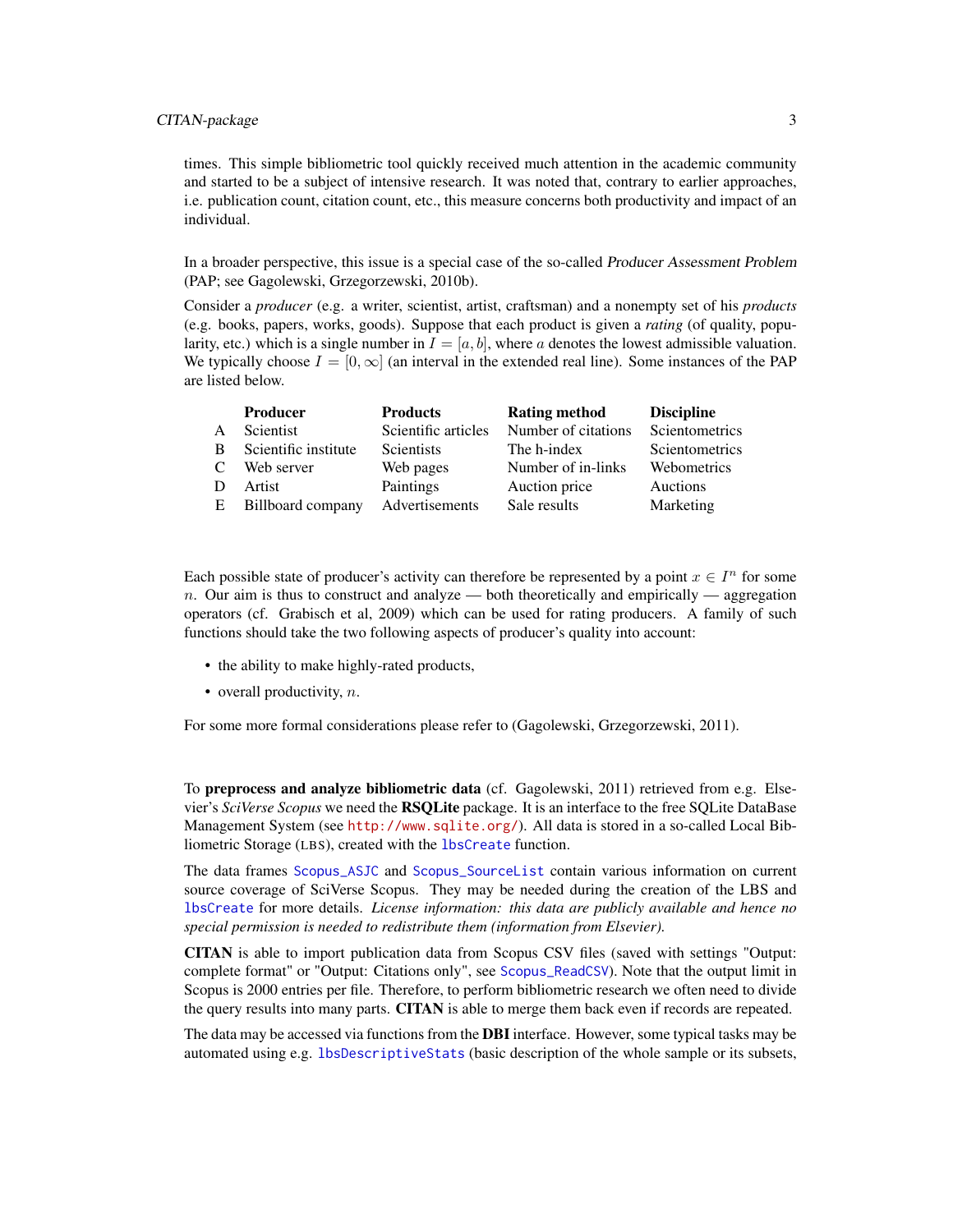<span id="page-3-0"></span>called 'Surveys'), [lbsGetCitations](#page-20-1) (gather citation sequences selected authors), and [lbsAssess](#page-6-1) (mass-compute impact functions' values for given citation sequences).

There are also some helpful functions (in \*\*EXPERIMENTAL\*\* stage) which use the  $RGtk2$ library (see Lawrence, Lang, 2010) to display some suggestions on which documents or authors should be merged, see [lbsFindDuplicateTitles](#page-18-1) and [lbsFindDuplicateAuthors](#page-17-1).

For a complete list of functions, call library(help="CITAN").

Keywords: Hirsch's h-index, Egghe's g-index, L-statistics, S-statistics, bibliometrics, scientometrics, informetrics, webometrics, aggregation operators, arity-monotonicity, impact functions, impact assessment.

#### Author(s)

Marek Gagolewski

#### References

GTK+ Project, <http://www.gtk.org>

SQLite DBMS, <http://www.sqlite.org/>

Dubois D., Prade H., Testemale C. (1988). Weighted fuzzy pattern matching, Fuzzy Sets and Systems 28, s. 313-331.

Egghe L. (2006). Theory and practise of the g-index, Scientometrics 69(1), 131-152.

Gagolewski M., Grzegorzewski P. (2009). A geometric approach to the construction of scientific impact indices, Scientometrics 81(3), 617-634.

Gagolewski M., Debski M., Nowakiewicz M. (2009). Efficient algorithms for computing "geometric" scientific impact indices, Research Report of Systems Research Institute, Polish Academy of Sciences RB/1/2009.

Gagolewski M., Grzegorzewski P. (2010a). S-statistics and their basic properties, In: Borgelt C. et al (Eds.), Combining Soft Computing and Statistical Methods in Data Analysis, Springer-Verlag, 281-288.

Gagolewski M., Grzegorzewski P. (2010b). Arity-monotonic extended aggregation operators, In: Hullermeier E., Kruse R., Hoffmann F. (Eds.), Information Processing and Management of Uncertainty in Knowledge-Based Systems, CCIS 80, Springer-Verlag, 693-702.

Gagolewski M. (2011). Bibliometric Impact Assessment with R and the CITAN Package, Journal of Informetrics 5(4), 678-692.

Gagolewski M., Grzegorzewski P. (2011a). Axiomatic Characterizations of (quasi-) L-statistics and S-statistics and the Producer Assessment Problem, for Fuzzy Logic and Technology (EUSFLAT/LFA 2011), Atlantic Press, 53-58. Grabisch M., Pap E., Marichal J.-L., Mesiar R. (2009). Aggregation functions, Cambridge.

Gagolewski M., Grzegorzewski P. (2011b). Possibilistic analysis of arity-monotonic aggregation operators and its relation to bibliometric impact assessment of individuals, International Journal of Approximate Reasoning 52(9), 1312-1324.

Hirsch J.E. (2005). An index to quantify individual's scientific research output, Proceedings of the National Academy of Sciences 102(46), 16569-16572.

Kosmulski M. (2007). MAXPROD - A new index for assessment of the scientific output of an individual, and a comparison with the h-index, Cybermetrics 11(1).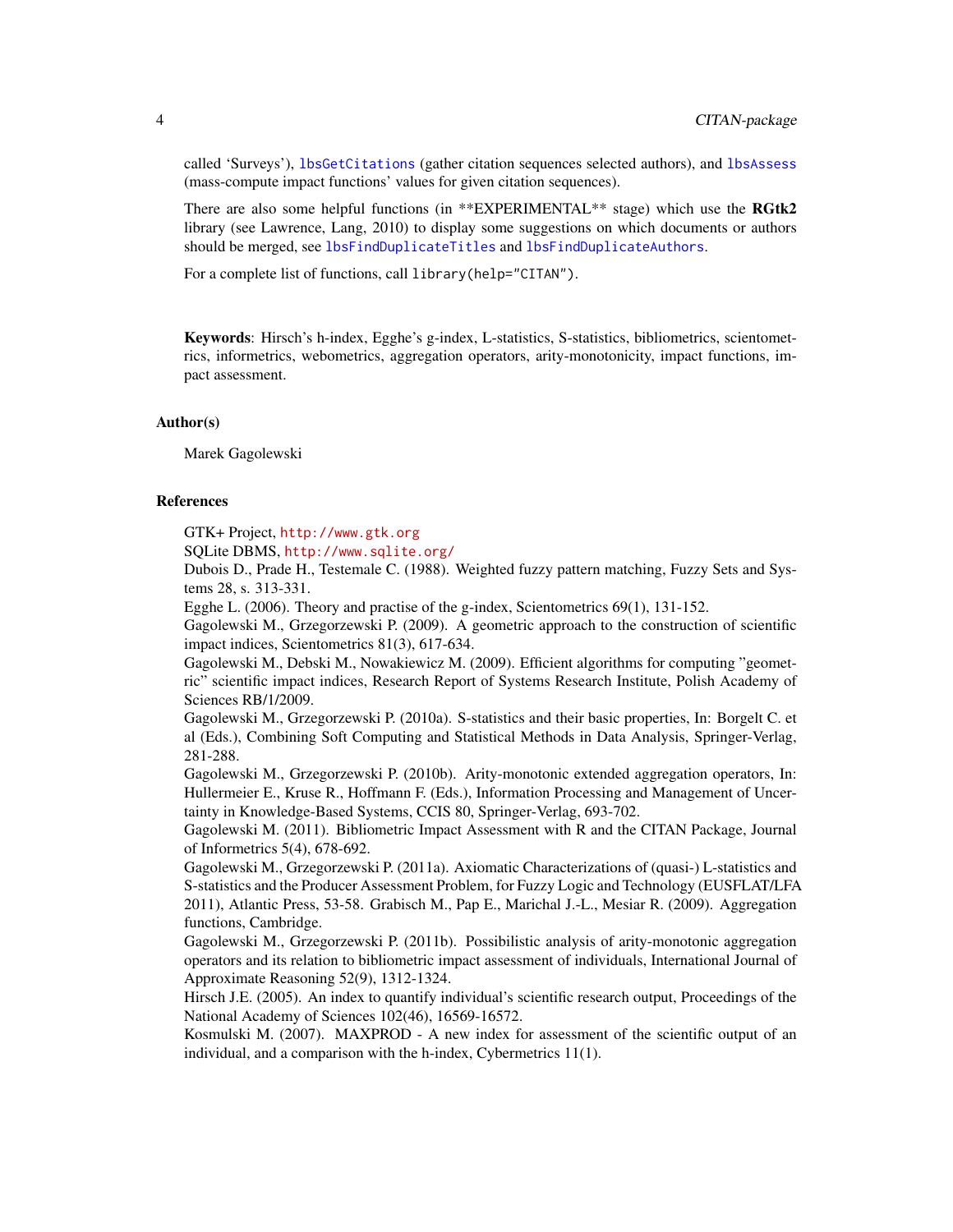# <span id="page-4-0"></span>as.character.authorinfo 5

Lawrence M., Lang D.T. (2010). RGtk2: A graphical user interface toolkit for R, Journal of Statistical Software 37(8), 1-52.

Woeginger G.J. (2008). An axiomatic characterization of the Hirsch-index, Mathematical Social Sciences 56(2), 224-232.

Zhang J., Stevens M.A. (2009). A New and Efficient Estimation Method for the Generalized Pareto Distribution, Technometrics 51(3), 316-325.

<span id="page-4-1"></span>as.character.authorinfo

*Coerce an authorinfo object to character string*

# Description

Converts an object of class authorinfo to a character string. Such an object is returned by e.g. [lbsGetInfoAuthors](#page-21-1).

# Usage

## S3 method for class 'authorinfo' as.character(x, ...)

#### Arguments

|          | a single object of class authorinfo. |  |
|----------|--------------------------------------|--|
| $\cdots$ | unused.                              |  |

# Details

An authorinfo object is a list with the following components:

- IdAuthor numeric; author's identifier in the table Biblio\_Authors,
- Name character; author's name.

#### Value

A character string

#### See Also

[print.authorinfo](#page-29-1), [lbsSearchAuthors](#page-26-1), [lbsGetInfoAuthors](#page-21-1)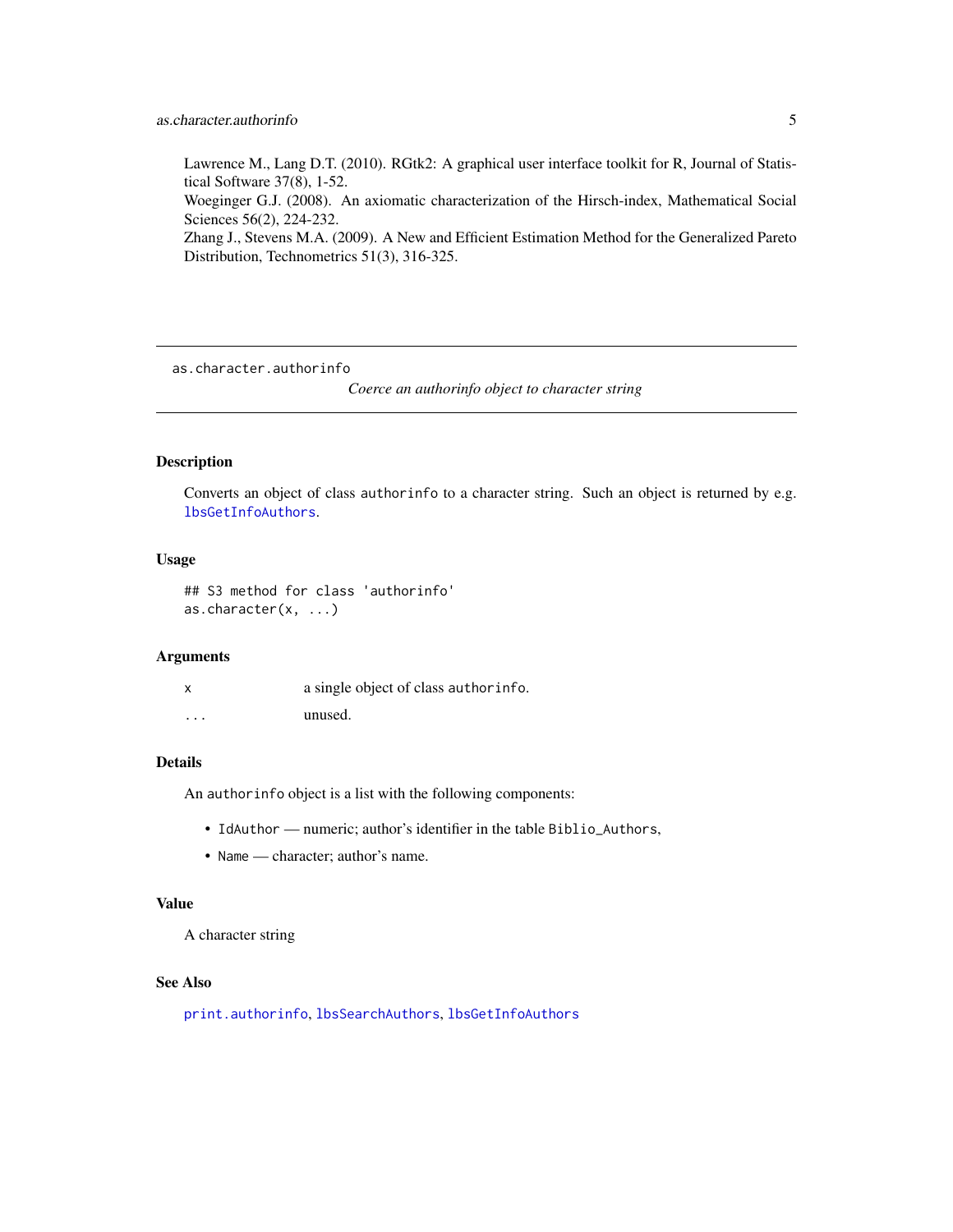<span id="page-5-1"></span><span id="page-5-0"></span>as.character.docinfo *Coerce a docinfo object to character string*

# Description

Converts an object of class docinfo to a character string. Such an object is returned by e.g. [lbsGetInfoDocuments](#page-22-1).

#### Usage

```
## S3 method for class 'docinfo'
as.character(x, ...)
```
#### Arguments

| X        | a single object of class docinfo. |
|----------|-----------------------------------|
| $\cdots$ | unused.                           |

# Details

A docinfo object is a list with the following components:

- IdDocument numeric; document identifier in the table Biblio\_Documents,
- Authors list of authorinfo objects (see e.g. as. character. authorinfo).
- Title title of the document,
- BibEntry bibliographic entry,
- AlternativeId unique character identifier,
- Pages number of pages,
- Citations number of citations,
- Year publication year,
- Type type of document, see [lbsCreate](#page-10-1).

#### Value

A character string

# See Also

[lbsSearchDocuments](#page-27-1), [as.character.authorinfo](#page-4-1), [print.docinfo](#page-30-2), [lbsGetInfoDocuments](#page-22-1)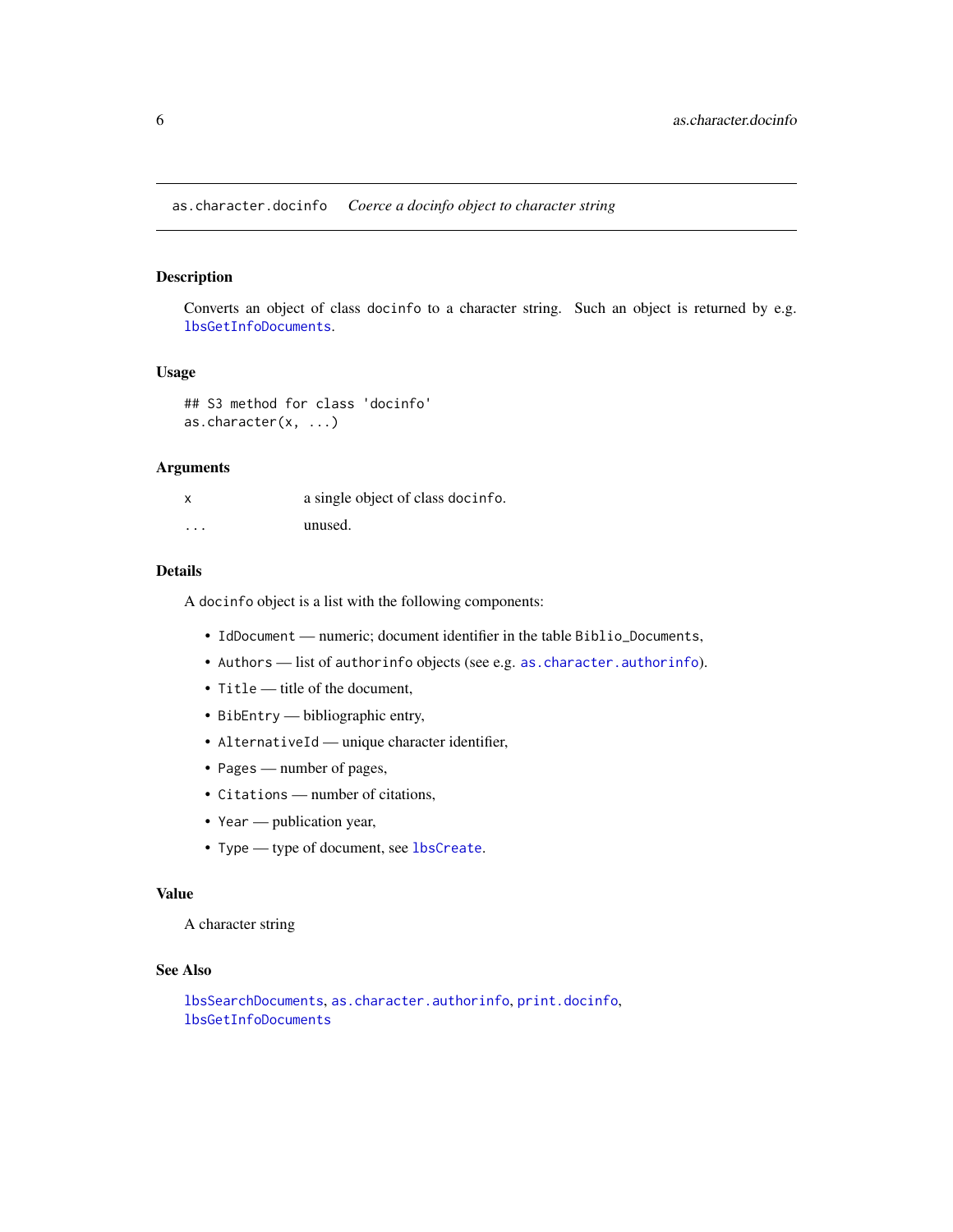<span id="page-6-0"></span>

# Description

Executes an SQL query and immediately frees all allocated resources.

# Usage

dbExecQuery(conn, statement, rollbackOnError = FALSE)

# Arguments

| conn            | a DBI connection object.                                                                                |
|-----------------|---------------------------------------------------------------------------------------------------------|
| statement       | a character string with the SOL statement to be executed.                                               |
| rollbackOnError |                                                                                                         |
|                 | logical; if TRUE, then the function executes rollback on current transaction if an<br>exception occurs. |

# Details

This function may be used to execute queries like CREATE TABLE, UPDATE, INSERT, etc.

It has its own exception handler, which prints out detailed information on caught errors.

# See Also

[dbSendQuery](#page-0-0), [dbClearResult](#page-0-0), [dbGetQuery](#page-0-0)

<span id="page-6-1"></span>lbsAssess *Calculate impact of given authors*

# Description

Given a list of authors' citation sequences, the function calculates values of many impact functions at a time.

#### Usage

```
lbsAssess(citseq, f = list(length, index_h), captions = c("length",
  "index_h"), orderByColumn = 2, bestRanks = 20, verbose = T)
```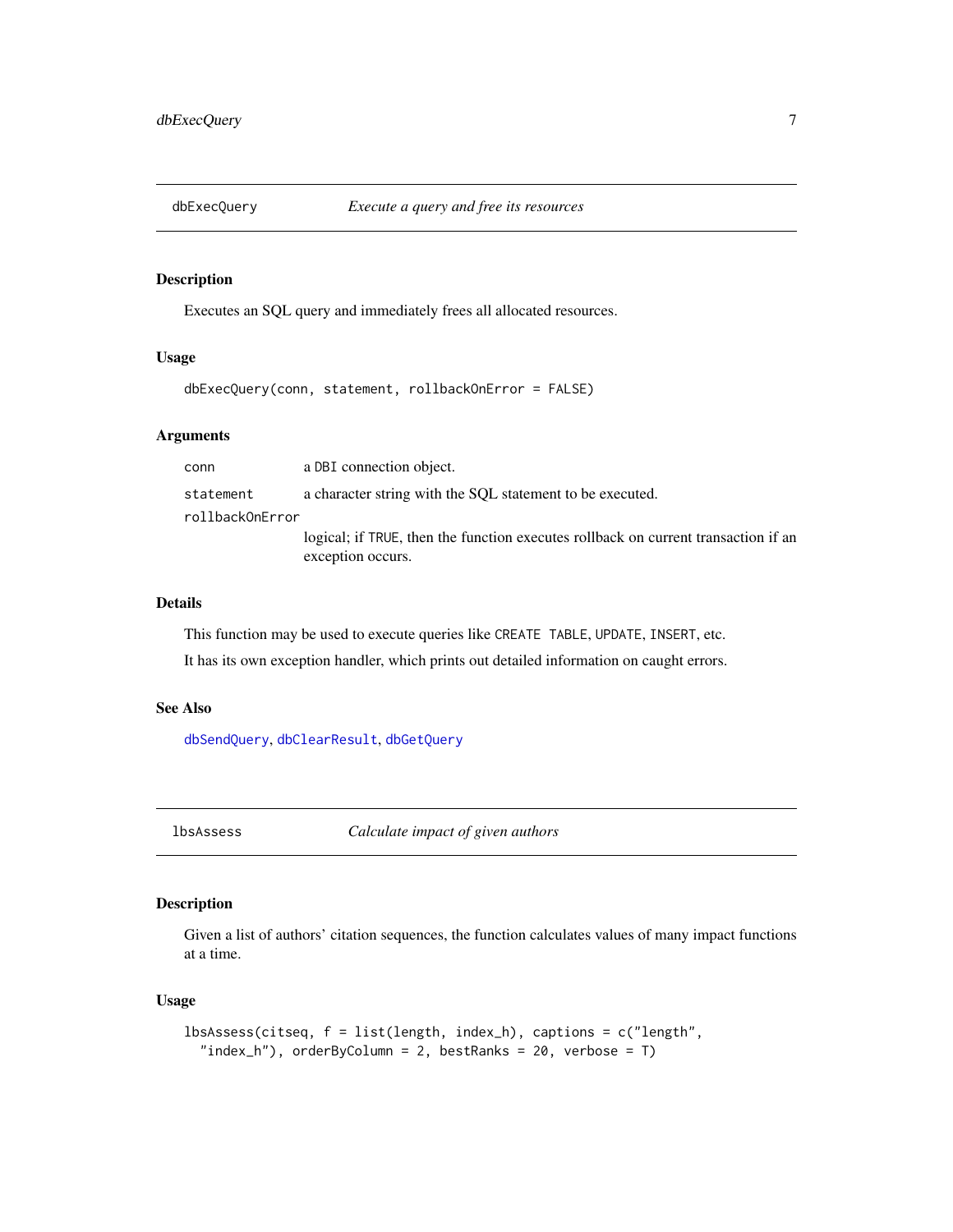<span id="page-7-0"></span>

| citseq        | list of numeric vectors, e.g. the output of lbsGetCitations.                                                                                                       |
|---------------|--------------------------------------------------------------------------------------------------------------------------------------------------------------------|
| $\mathsf{f}$  | a list of $n$ functions which compute the impact of an author. The functions must<br>calculate their values using numeric vectors passed as their first arguments. |
| captions      | a list of $n$ descriptive captions for the functions in f.                                                                                                         |
| orderByColumn | column to sort the results on. 1 for author names, 2 for the first function in f, 3<br>for the second, and so on.                                                  |
| bestRanks     | if not NULL, only a given number of authors with the greatest impact (for each<br>function in f) will be included in the output.                                   |
| verbose       | logical; TRUE to inform about the progress of the process.                                                                                                         |

#### Value

A data frame in which each row corresponds to the assessment results of some citation sequence. The first column stands for the authors' names (taken from names(citseq), the second for the valuation of f[[1]], the third for f[[2]], and so on. See Examples below.

#### See Also

[lbsConnect](#page-9-1), [lbsGetCitations](#page-20-1)

# Examples

```
## Not run:
conn <- lbsConnect("Bibliometrics.db");
## ...
citseq <- lbsGetCitations(conn,
surveyDescription="Scientometrics", documentTypes="Article",
idAuthors=c(39264,39265,39266));
print(citseq);
## $`Liu X.` # Author name
## 40116 34128 39122 29672 32343 32775 # IdDocument
## 11 4 1 0 0 0 # Citation count
## attr(,"IdAuthor")
## [1] 39264 # IdAuthor
##
## $`Xu Y.`
## 38680 38605 40035 40030 40124 39829 39745 29672
## 30 14 8 6 6 5 3 0
## attr(,"IdAuthor")
## [1] 39265
##
## $`Wang Y.`
## 29992 29672 29777 32906 33858 33864 34704
## 1 0 0 0 0 0 0
## attr(,"IdAuthor")
## [1] 39266
library("agop")
print(lbsAssess(citseq,
```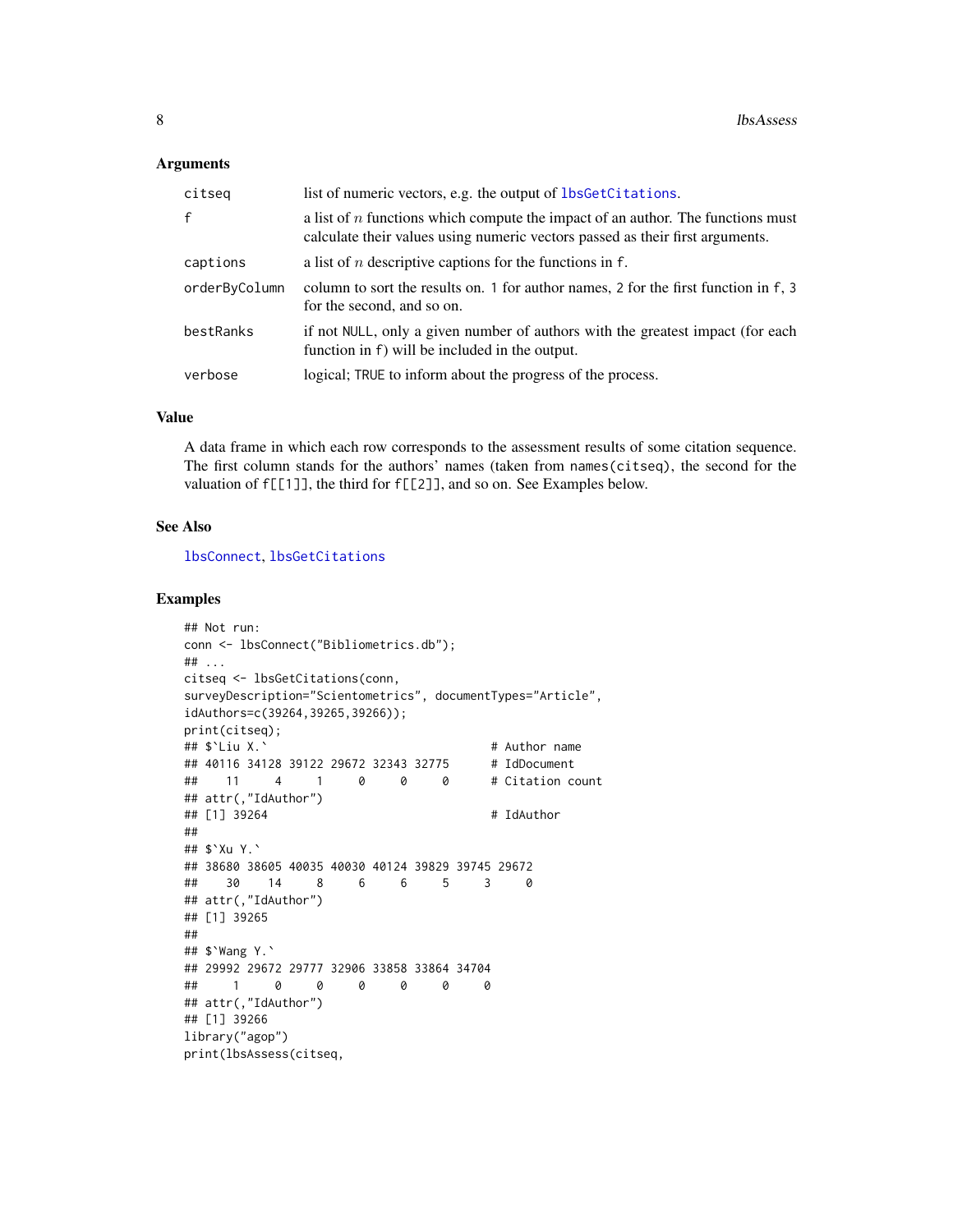#### <span id="page-8-0"></span>lbsClear 9

```
f=list(length, sum, index.h, index.g, function(x) index.rp(x,1),function(x) sqrt(prod(index.lp(x,1))),
     function(x) sqrt(prod(index.lp(x,Inf)))),
  captions=c("length", "sum", "index.h", "index.g", "index.w",
  "index.lp1", "index.lpInf")));
## Name length sum index.h index.g index.w index.lp1 index.lpInf
## 3 Xu Y. 8 72 5 8 7 8.573214 5.477226
## 2 Wang Y. 7 1 1 1 1 1.000000 1.000000
## 1 Liu X. 6 16 2 4 3 4.157609 3.316625
## ...
dbDisconnect(conn);
## End(Not run)
```
<span id="page-8-1"></span>lbsClear *Clear a Local Bibliometric Storage*

#### Description

Clears a Local Bibliometric Storage by dropping all tables named Biblio\_\* and all views named ViewBiblio\_\*.

#### Usage

lbsClear(conn, verbose = TRUE)

#### Arguments

| conn    | database connection object, see 1bsConnect. |
|---------|---------------------------------------------|
| verbose | logical; TRUE to be more verbose.           |

# Details

For safety reasons, an SQL transaction opened at the beginning of the removal process is not committed (closed) automatically. You should do manually (or rollback it), see Examples below.

#### Value

TRUE on success.

### See Also

[lbsConnect](#page-9-1), [lbsCreate](#page-10-1), [Scopus\\_ImportSources](#page-31-1), [lbsDeleteAllAuthorsDocuments](#page-13-1) [dbCommit](#page-0-0), [dbRollback](#page-0-0)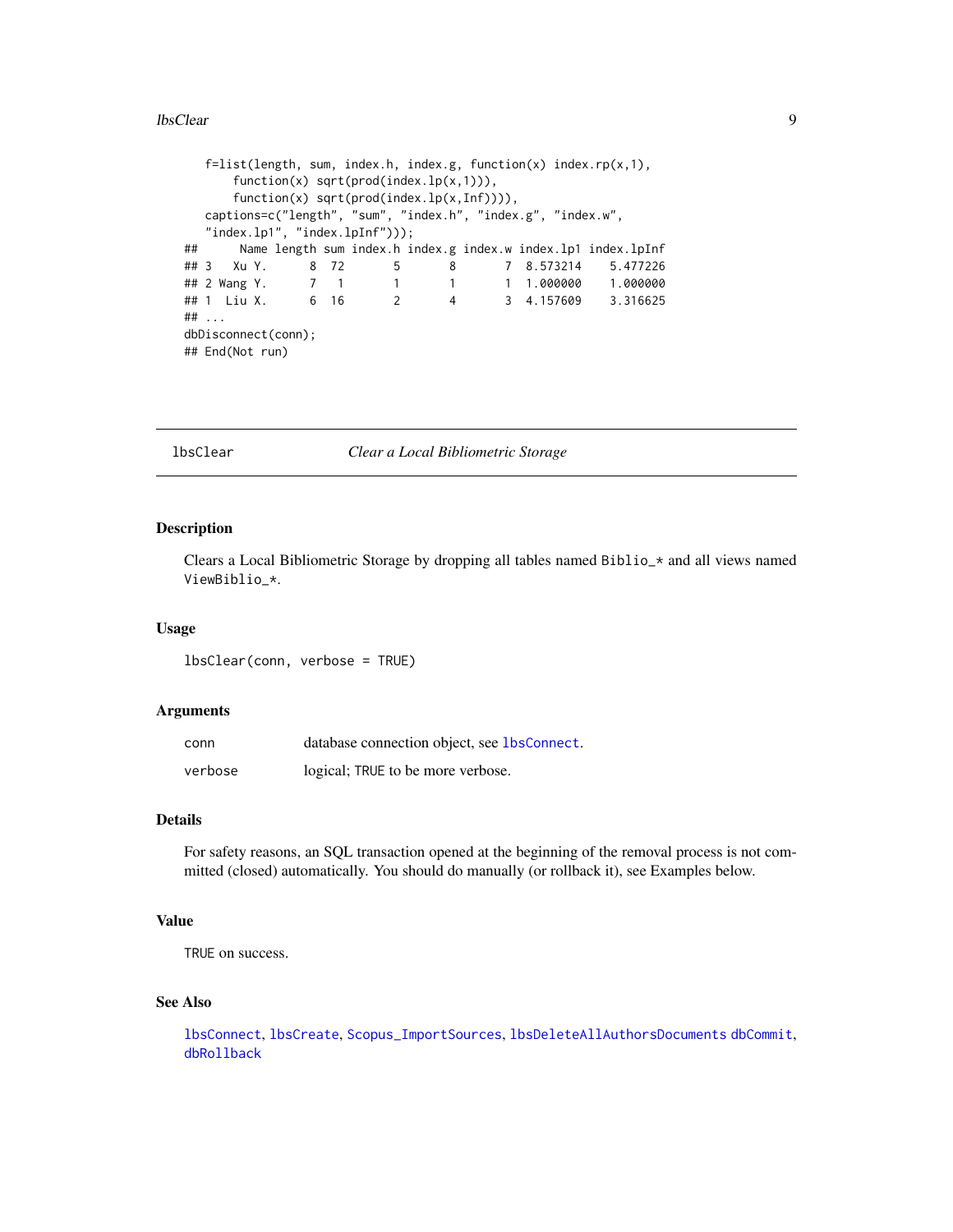#### <span id="page-9-0"></span>10 lbsConnect later than  $\sim$  lbsConnect later than  $\sim$  lbsConnect later than  $\sim$  lbsConnect later than  $\sim$  lbsConnect later than  $\sim$  lbsConnect later than  $\sim$  lbsConnect later than  $\sim$  lbsConnect later than  $\sim$  lbs

#### Examples

```
## Not run:
conn <- lbsConnect("Bibliometrics.db");
lbsClear(conn);
dbCommit(conn);
lbsCreate(conn);
Scopus_ImportSources(conn);
## ...
lbsDisconnect(conn);
## End(Not run)
```
<span id="page-9-1"></span>

lbsConnect *Connect to a Local Bibliometric Storage*

#### Description

Connects to a Local Bibliometric Storage handled by the SQLite engine (see RSQLite package documentation).

#### Usage

```
lbsConnect(dbfilename)
```
#### Arguments

dbfilename filename of an SQLite database.

#### Details

Do not forget to close the connection (represented by the connection object returned) with the [lbsDisconnect](#page-16-1) function after use.

Please note that the database may be also accessed by using lower-level functions from the DBI package called on the returned connection object. The table-view structure of a Local Bibliometric Storage is presented in the man page of the [lbsCreate](#page-10-1) function.

#### Value

An object of type SQLiteConnection, used to communicate with the SQLite engine.

# See Also

[lbsCreate](#page-10-1), [lbsDisconnect](#page-16-1)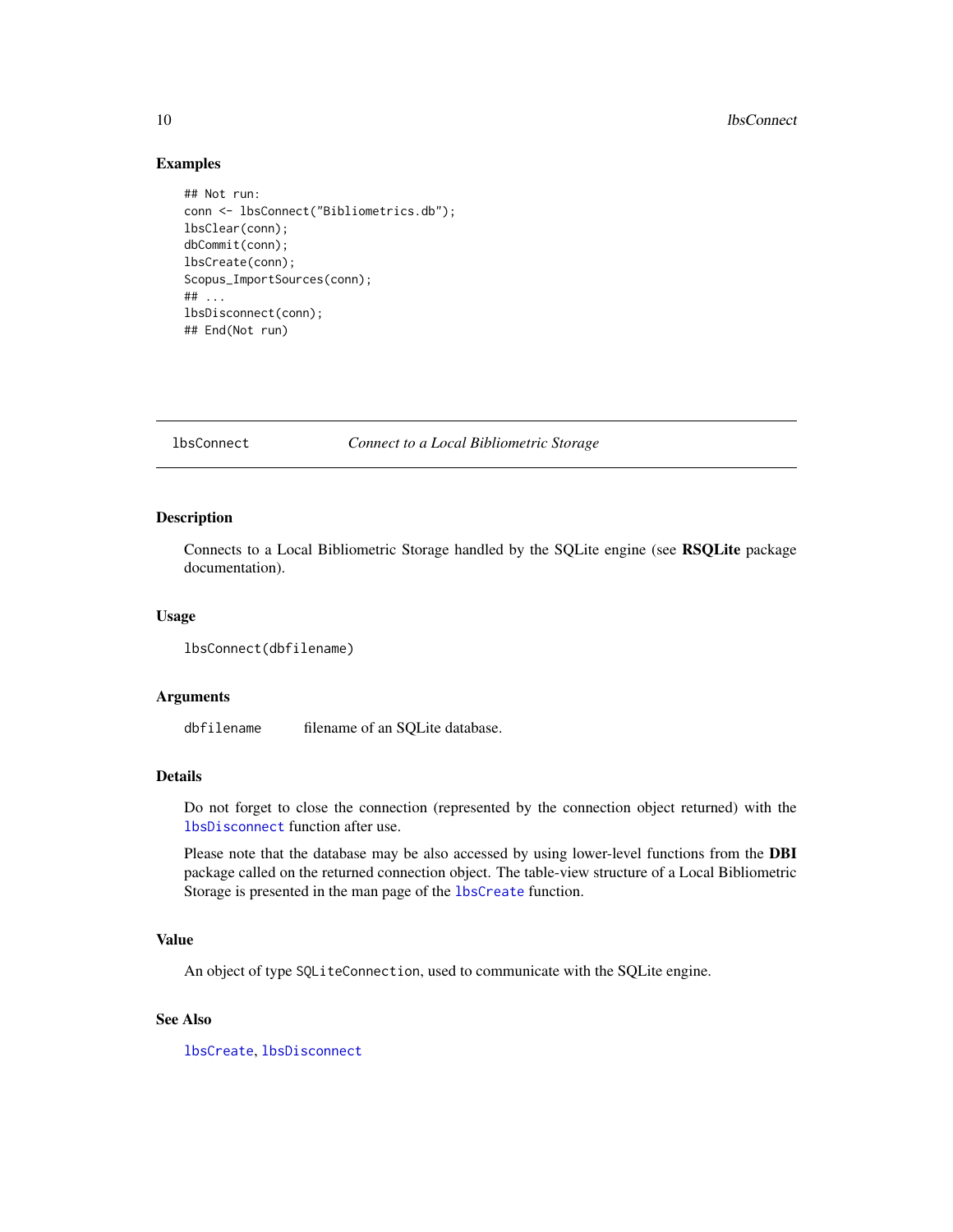#### <span id="page-10-0"></span>lbsCreate the contract of the contract of the contract of the contract of the contract of the contract of the contract of the contract of the contract of the contract of the contract of the contract of the contract of the

#### Examples

```
## Not run:
conn <- lbsConnect("Bibliometrics.db")
## ...
lbsDisconnect(conn)
## End(Not run)
```
<span id="page-10-1"></span>

lbsCreate *Create a Local Bibliometric Storage*

#### Description

Creates an empty Local Bibliometric Storage.

#### Usage

lbsCreate(conn, verbose = TRUE)

#### Arguments

| conn    | a connection object, see 1bsConnect. |
|---------|--------------------------------------|
| verbose | logical; TRUE to be more verbose.    |

#### Details

The function may be executed only if the database contains no tables named  $Biblioc*$  and no views named ViewBiblio\_\*.

The following SQL code is executed.

```
CREATE TABLE Biblio_Categories (\cr
    -- Source classification codes (e.g. ASJC)\cr
  IdCategory INTEGER PRIMARY KEY ASC,\cr
  IdCategoryParent INTEGER NOT NULL,\cr
  Description VARCHAR(63) NOT NULL, \cr
  FOREIGN KEY(IdCategoryParent) REFERENCES Biblio_Categories(IdCategory)\cr
);
CREATE TABLE Biblio_Sources (
  IdSource INTEGER PRIMARY KEY AUTOINCREMENT,
  AlternativeId VARCHAR(31) UNIQUE NOT NULL,
  Title VARCHAR(255) NOT NULL,
  IsActive BOOLEAN,
  IsOpenAccess BOOLEAN,
  Type CHAR(2) CHECK (Type IN ('bs', 'cp', 'jo')),
      -- Book Series / Conference Proceedings / Journal
      -- or NULL in all other cases
  Impact1 REAL, -- value of an impact factor
```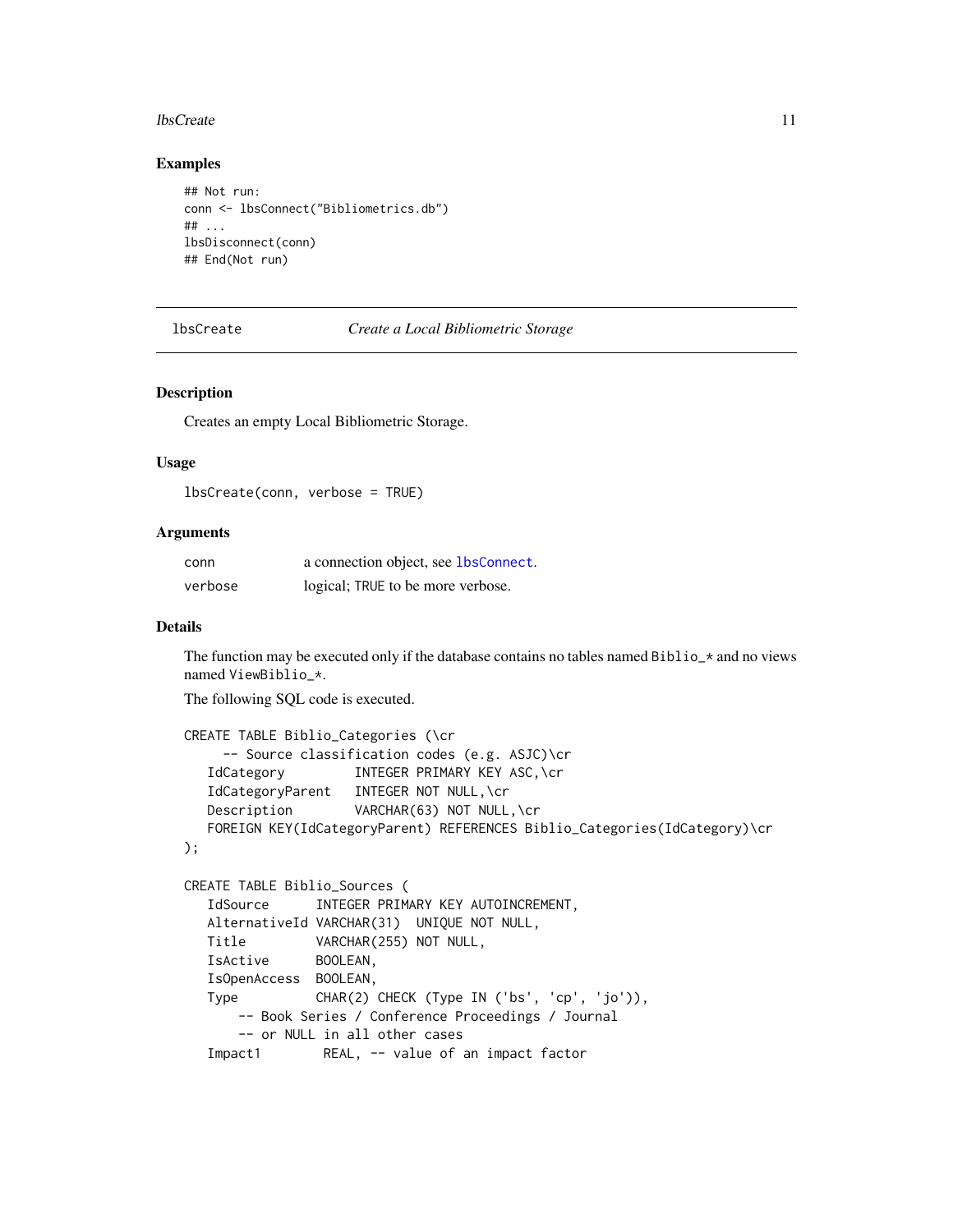```
Impact2 REAL, -- value of an impact factor
  Impact3 REAL, -- value of an impact factor
  Impact4 REAL, -- value of an impact factor
  Impact5 REAL, -- value of an impact factor
  Impact6 REAL, -- value of an impact factor
);
CREATE TABLE Biblio_SourcesCategories (
    -- links Sources and Categories
  IdSource INTEGER NOT NULL,
  IdCategory INTEGER NOT NULL,
  PRIMARY KEY(IdSource, IdCategory),
  FOREIGN KEY(IdSource) REFERENCES Biblio_Sources(IdSource),
  FOREIGN KEY(IdCategory) REFERENCES Biblio_Categories(IdCategory)
);
CREATE TABLE Biblio_Documents (
  IdDocument INTEGER PRIMARY KEY AUTOINCREMENT,
  IdSource INTEGER,
  AlternativeId VARCHAR(31) UNIQUE NOT NULL,
  Title VARCHAR(255) NOT NULL,
  BibEntry TEXT,
     -- (e.g. Source Title,Year,Volume,Issue,Article Number,PageStart,PageEnd)
  Year INTEGER,
  Pages INTEGER,
  Citations INTEGER NOT NULL,
  Type CHAR(2) CHECK (Type IN ('ar', 'ip', 'bk',
      'cp', 'ed', 'er', 'le', 'no', 'rp', 're', 'sh')),
      -- Article-ar / Article in Press-ip / Book-bk /
      -- Conference Paper-cp / Editorial-ed / Erratum-er /
      -- Letter-le/ Note-no / Report-rp / Review-re / Short Survey-sh
      -- or NULL in all other cases
  FOREIGN KEY(IdSource) REFERENCES Biblio_Sources(IdSource),
  FOREIGN KEY(IdLanguage) REFERENCES Biblio_Languages(IdLanguage)
);
CREATE TABLE Biblio_Citations (
   IdDocumentParent INTEGER NOT NULL, # cited document
   IdDocumentChild INTEGER NOT NULL, # reference
   PRIMARY KEY(IdDocumentParent, IdDocumentChild),
   FOREIGN KEY(IdDocumentParent) REFERENCES Biblio_Documents(IdDocument),
   FOREIGN KEY(IdDocumentChild) REFERENCES Biblio_Documents(IdDocument)
);
CREATE TABLE Biblio_Surveys (
    -- each call to lbsImportDocuments() puts a new record here,
    -- they may be grouped into so-called 'Surveys' using 'Description' field
  IdSurvey INTEGER PRIMARY KEY AUTOINCREMENT,
```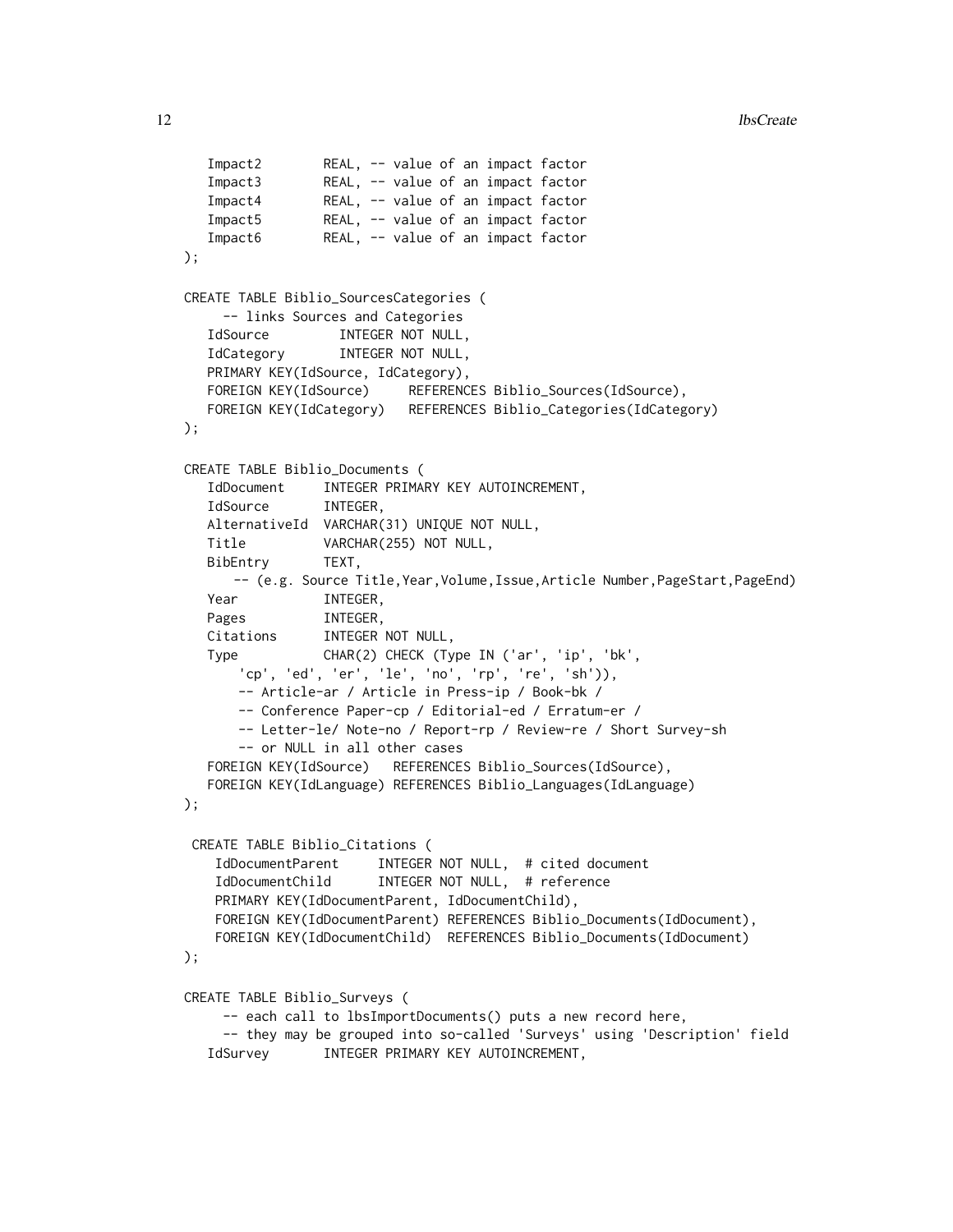```
Description VARCHAR(63) NOT NULL, -- survey group name
  FileName VARCHAR(63), - - original file name
  Timestamp DATETIME -- date of file import
);
CREATE TABLE Biblio_DocumentsSurveys (
  -- note that the one Document may often be found in many Surveys
  IdDocument INTEGER NOT NULL,
  IdSurvey INTEGER NOT NULL,
  PRIMARY KEY(IdDocument, IdSurvey),
  FOREIGN KEY(IdSurvey) REFERENCES Biblio_Surveys(IdSurvey),
  FOREIGN KEY(IdDocument) REFERENCES Biblio_Documents(IdDocument)
);
CREATE TABLE Biblio_Authors (
  IdAuthor INTEGER PRIMARY KEY AUTOINCREMENT,
  Name VARCHAR(63) NOT NULL,
  AuthorGroup VARCHAR(31), # used to merge authors with non-unique representations
);
CREATE TABLE Biblio_AuthorsDocuments (
    -- links Authors and Documents
  IdAuthor INTEGER NOT NULL,
  IdDocument INTEGER NOT NULL,
  PRIMARY KEY(IdAuthor, IdDocument),
  FOREIGN KEY(IdAuthor) REFERENCES Biblio_Authors(IdAuthor),
  FOREIGN KEY(IdDocument) REFERENCES Biblio_Documents(IdDocument)
);
In addition, the following views are created.
CREATE VIEW ViewBiblio_DocumentsSurveys AS
  SELECT
     Biblio_DocumentsSurveys.IdDocument AS IdDocument,
     Biblio_DocumentsSurveys.IdSurvey AS IdSurvey,
     Biblio_Surveys.Description AS Description,
     Biblio_Surveys.Filename AS Filename,
     Biblio_Surveys.Timestamp AS Timestamp
  FROM Biblio_DocumentsSurveys
  JOIN Biblio_Surveys
     ON Biblio_DocumentsSurveys.IdSurvey=Biblio_Surveys.IdSurvey;
CREATE VIEW ViewBiblio_DocumentsCategories AS
SELECT
     IdDocument AS IdDocument,
     DocSrcCat.IdCategory AS IdCategory,
     DocSrcCat.Description AS Description,
     DocSrcCat.IdCategoryParent AS IdCategoryParent,
```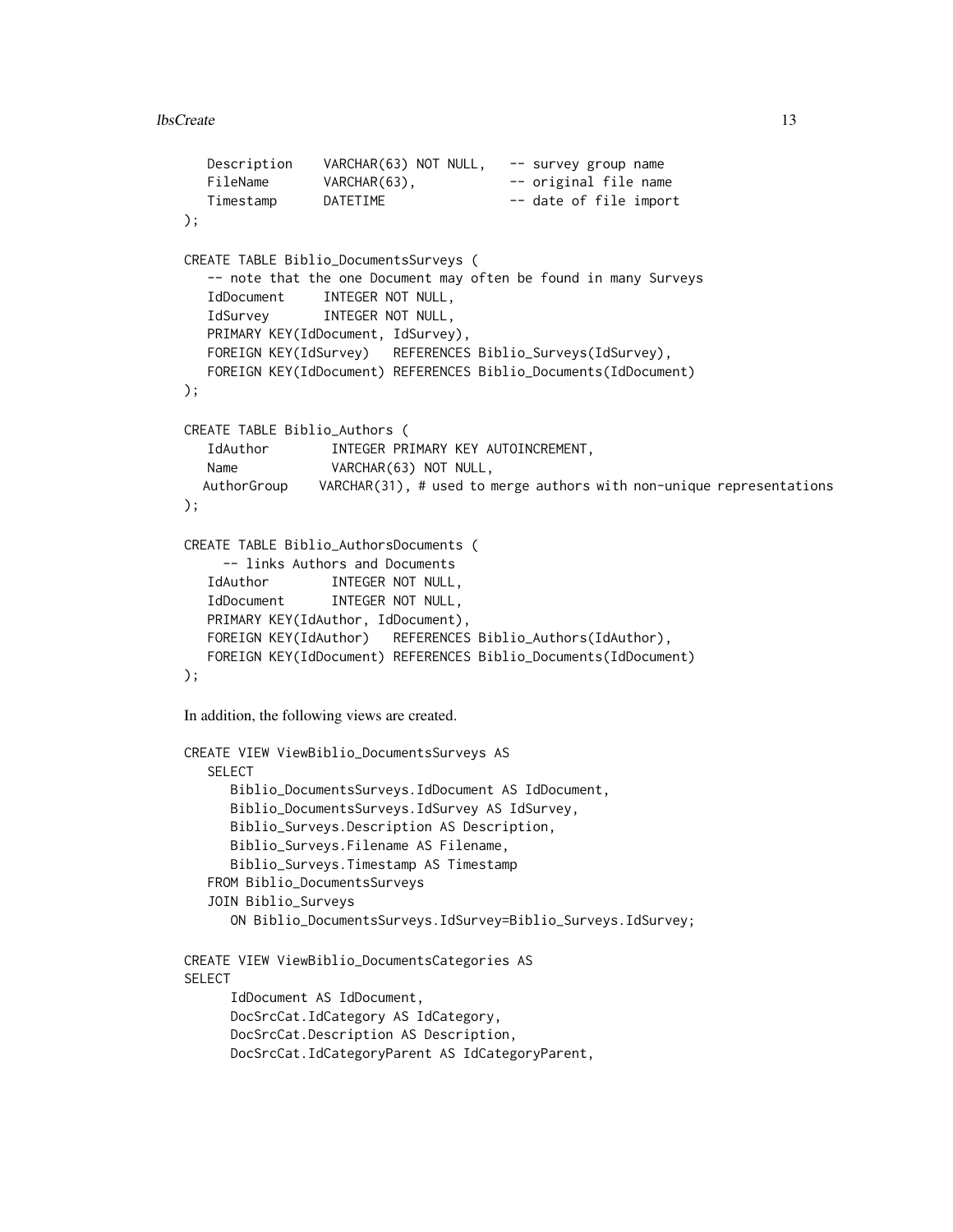```
Biblio_Categories.Description AS DescriptionParent
FROM
(
  SELECT
     Biblio_Documents.IdDocument AS IdDocument,
     Biblio_SourcesCategories.IdCategory AS IdCategory,
     Biblio_Categories.Description AS Description,
     Biblio_Categories.IdCategoryParent AS IdCategoryParent
  FROM Biblio_Documents
  JOIN Biblio_SourcesCategories
     ON Biblio_Documents.IdSource=Biblio_SourcesCategories.IdSource
  JOIN Biblio_Categories
      ON Biblio_SourcesCategories.IdCategory=Biblio_Categories.IdCategory
) AS DocSrcCat
JOIN Biblio_Categories
     ON DocSrcCat.IdCategoryParent=Biblio_Categories.IdCategory;
```
# Value

TRUE on success.

#### See Also

[lbsConnect](#page-9-1), [lbsClear](#page-8-1), [Scopus\\_ImportSources](#page-31-1), [lbsTidy](#page-29-2) /internal/ /internal/ /internal/

#### Examples

```
## Not run:
conn <- lbsConnect("Bibliometrics.db");
## ...
lbsCreate(conn);
Scopus_ImportSources(conn);
## ...
lbsDisconnect(conn);
## End(Not run)
```
<span id="page-13-1"></span>lbsDeleteAllAuthorsDocuments

*Delete all authors, documents and surveys from a Local Bibliometric Storage*

#### Description

Deletes author, citation, document, and survey information from a Local Bibliometric Storage.

#### Usage

lbsDeleteAllAuthorsDocuments(conn, verbose = TRUE)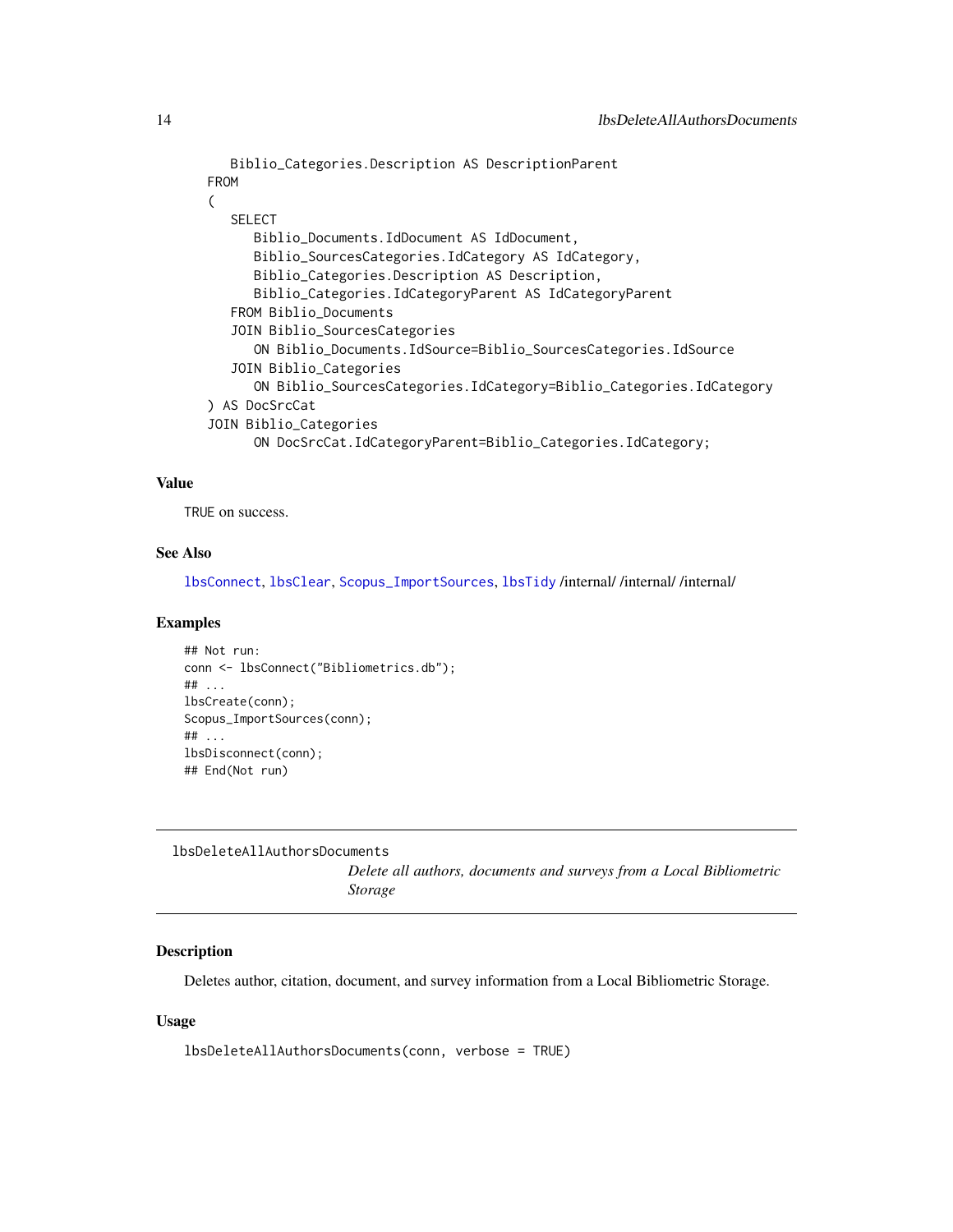<span id="page-14-0"></span>

| conn    | database connection object, see 1bsConnect. |
|---------|---------------------------------------------|
| verbose | logical; TRUE to be more verbose.           |

### Details

For safety reasons, an SQL transaction opened at the beginning of the removal process is not committed (closed) automatically. You should do manually (or rollback it), see Examples below.

# Value

TRUE on success.

# See Also

[lbsClear](#page-8-1), [dbCommit](#page-0-0), [dbRollback](#page-0-0)

# Examples

```
## Not run:
conn <- lbsConnect("Bibliometrics.db")
lbsDeleteAllAuthorsDocuments(conn)
dbCommit(conn)
## ...
lbsDisconnect(conn)
## End(Not run)
```
<span id="page-14-1"></span>lbsDeleteDocuments *Delete given documents*

#### Description

Deletes given documents from a Local Bibliometric Storage.

#### Usage

lbsDeleteDocuments(conn, idDocuments)

#### Arguments

| conn        | a connection object as produced by 1bsConnect.                                                                                       |
|-------------|--------------------------------------------------------------------------------------------------------------------------------------|
| idDocuments | a list of numeric vectors or a numeric vector; document identifiers (see IdDocument<br>in the table Biblio_Documents) to be deleted. |

# Details

For safety reasons, an SQL transaction opened at the beginning of the removal process is not committed (closed) automatically. You should do it on your own (or rollback it), see Examples below.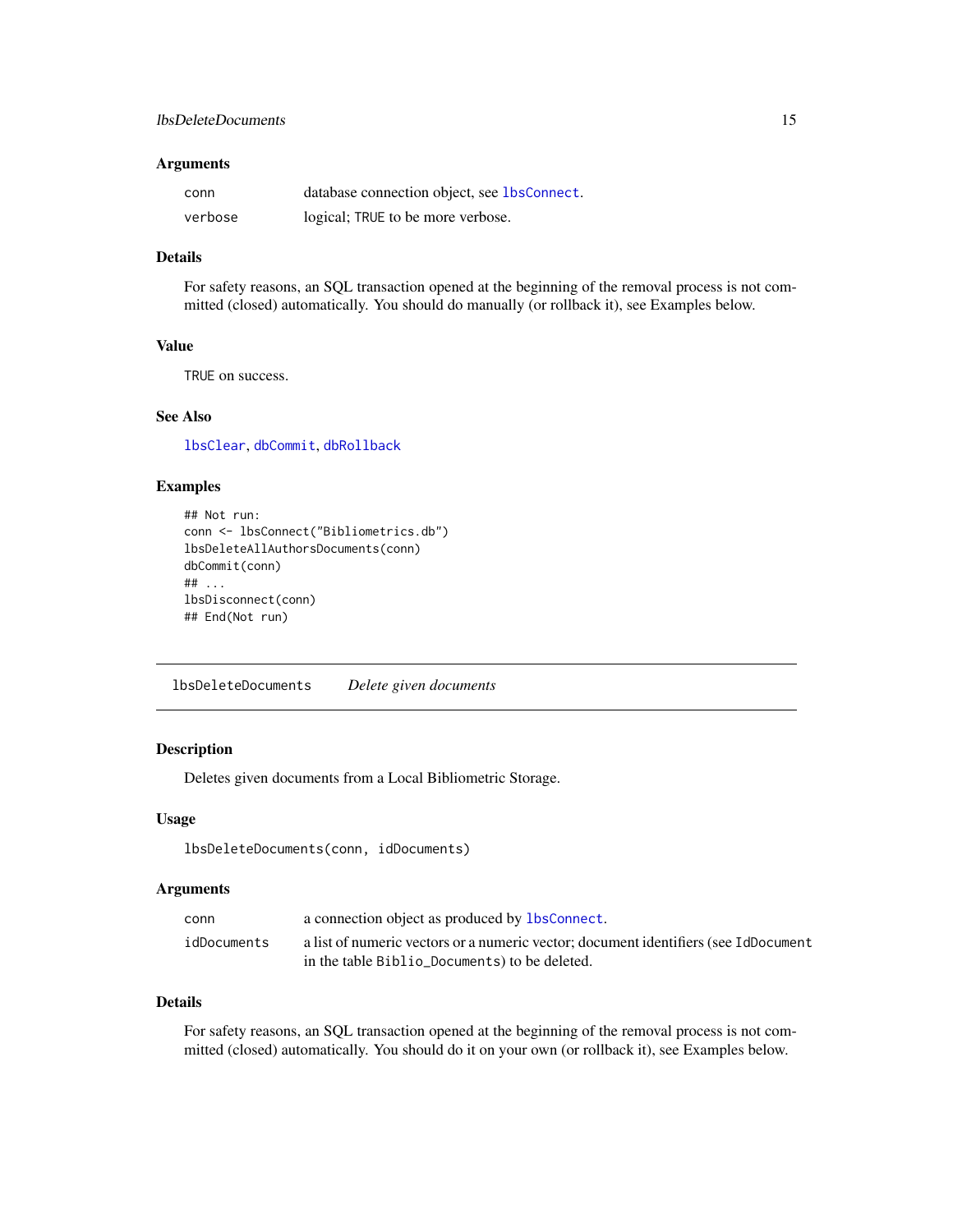# Value

TRUE on success.

# See Also

[lbsGetInfoDocuments](#page-22-1), [lbsFindDuplicateTitles](#page-18-1)

# Examples

```
## Not run:
conn <- lbsConnect("Bibliometrics.db");
## ...
listdoc <- lbsFindDuplicateTitles(conn,
   ignoreTitles.like=c("In this issue\%", "\%Editorial", "\%Introduction",
   "\%In this issue", "Letter to \%", "\%Preface"),
   aggressiveness=2);
lbsDeleteDocuments(conn, listdoc);
dbCommit(conn);
## ...
## End(Not run)
```
<span id="page-15-1"></span>lbsDescriptiveStats *Perform preliminary analysis of data in a Local Bibliometric Storage*

# Description

Performs preliminary analysis of data in a Local Bibliometric Storage by creating some basic descriptive statistics (numeric and graphical). Dataset may be restricted to any given document types or a single survey.

#### Usage

```
lbsDescriptiveStats(conn, documentTypes = NULL, surveyDescription = NULL,
 which = (1L:7L), main = "", ask = (pred(pord("mfcol")) < length(which) &&
  dev.interactive(), ..., cex.caption = 1)
```
# Arguments

| conn              | connection object, see 1bsConnect.                                                                                                                                                                                                             |
|-------------------|------------------------------------------------------------------------------------------------------------------------------------------------------------------------------------------------------------------------------------------------|
| documentTypes     | character vector or NULL; specifies document types to restrict to; a combina-<br>tion of Article, Article in Press, Book, Conference Paper, Editorial,<br>Erratum, Letter, Note, Report, Review, Short Survey. NULL means no re-<br>striction. |
| surveyDescription |                                                                                                                                                                                                                                                |
|                   | single character string or NULL; survey to restrict to, or NULL for no restriction.                                                                                                                                                            |
| which             | numeric vector with elements in 1,, 7, or NULL; plot types to be displayed.                                                                                                                                                                    |
| main              | title for each plot.                                                                                                                                                                                                                           |
|                   |                                                                                                                                                                                                                                                |

<span id="page-15-0"></span>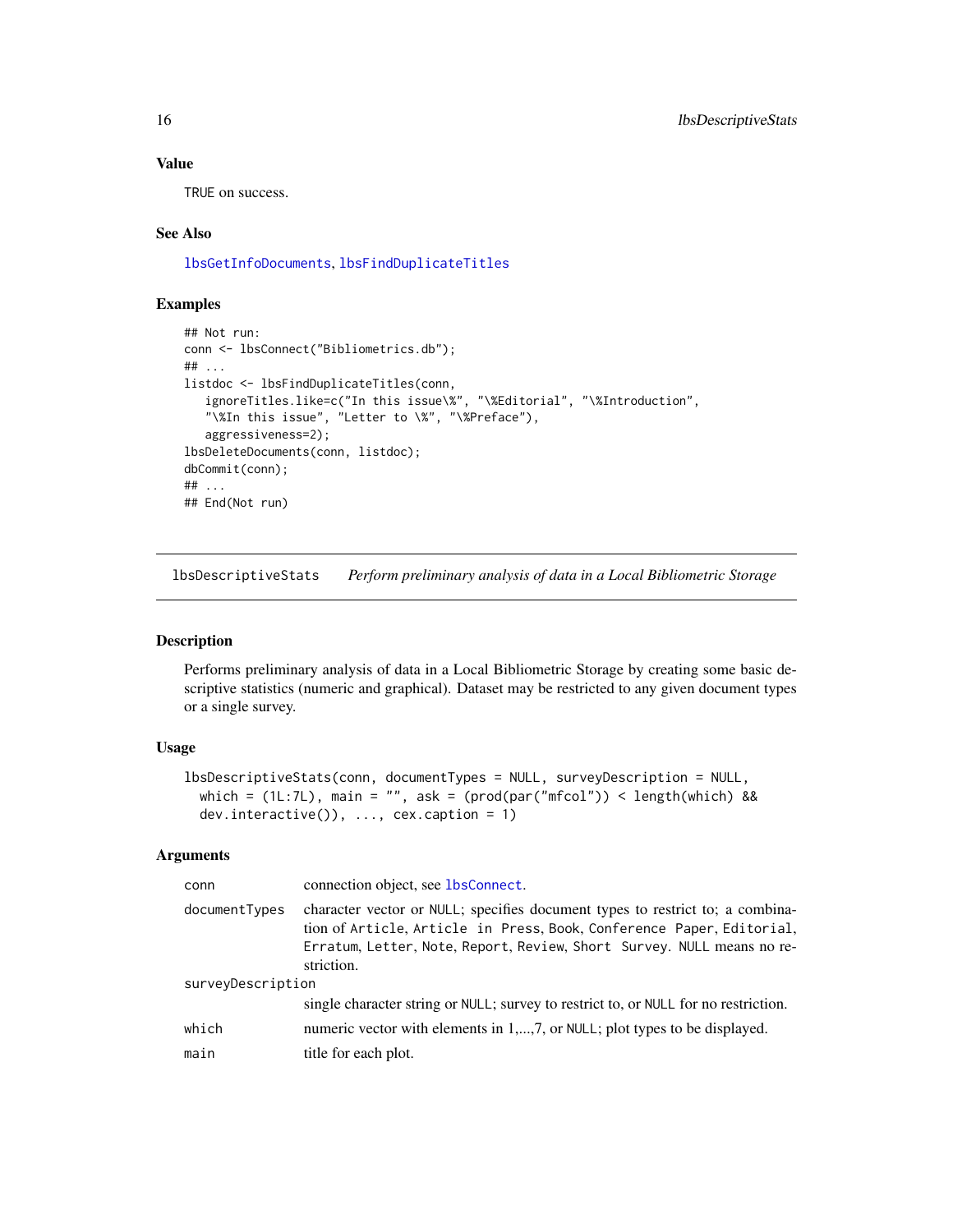# <span id="page-16-0"></span>lbsDisconnect 17

| ask                     | logical; if TRUE, the user is asked to press return before each plot. |
|-------------------------|-----------------------------------------------------------------------|
| $\cdot$ $\cdot$ $\cdot$ | additional graphical parameters, see plot, default.                   |
| cex.caption             | controls size of default captions.                                    |

# Details

Plot types (accessed with which):

- 1 "Document types",
- 2 "Publication years",
- 3 "Citations per document",
- 4 "Citations of cited documents per type",
- 5 "Number of pages per document type",
- 6 "Categories of documents" (based od source categories),
- 7 "Documents per author".

Note that this user interaction scheme is similar in behavior to the plot. Im function.

# See Also

[plot.default](#page-0-0), [lbsConnect](#page-9-1) /internal/ /internal/

# Examples

```
## Not run:
conn <- lbsConnect("Bibliometrics.db");
## ...
lbsDescriptiveStats(conn, surveyDescription="Scientometrics",
  documentTypes=c("Article", "Note", "Report", "Review", "Short Survey"));
## ...
lbsDisconnect(conn);
## End(Not run)
```
<span id="page-16-1"></span>

| lbsDisconnect | Disconnect from a Local Bibliometric Storage |
|---------------|----------------------------------------------|
|---------------|----------------------------------------------|

# Description

Disconnects from a Local Bibliometric Storage.

# Usage

lbsDisconnect(conn)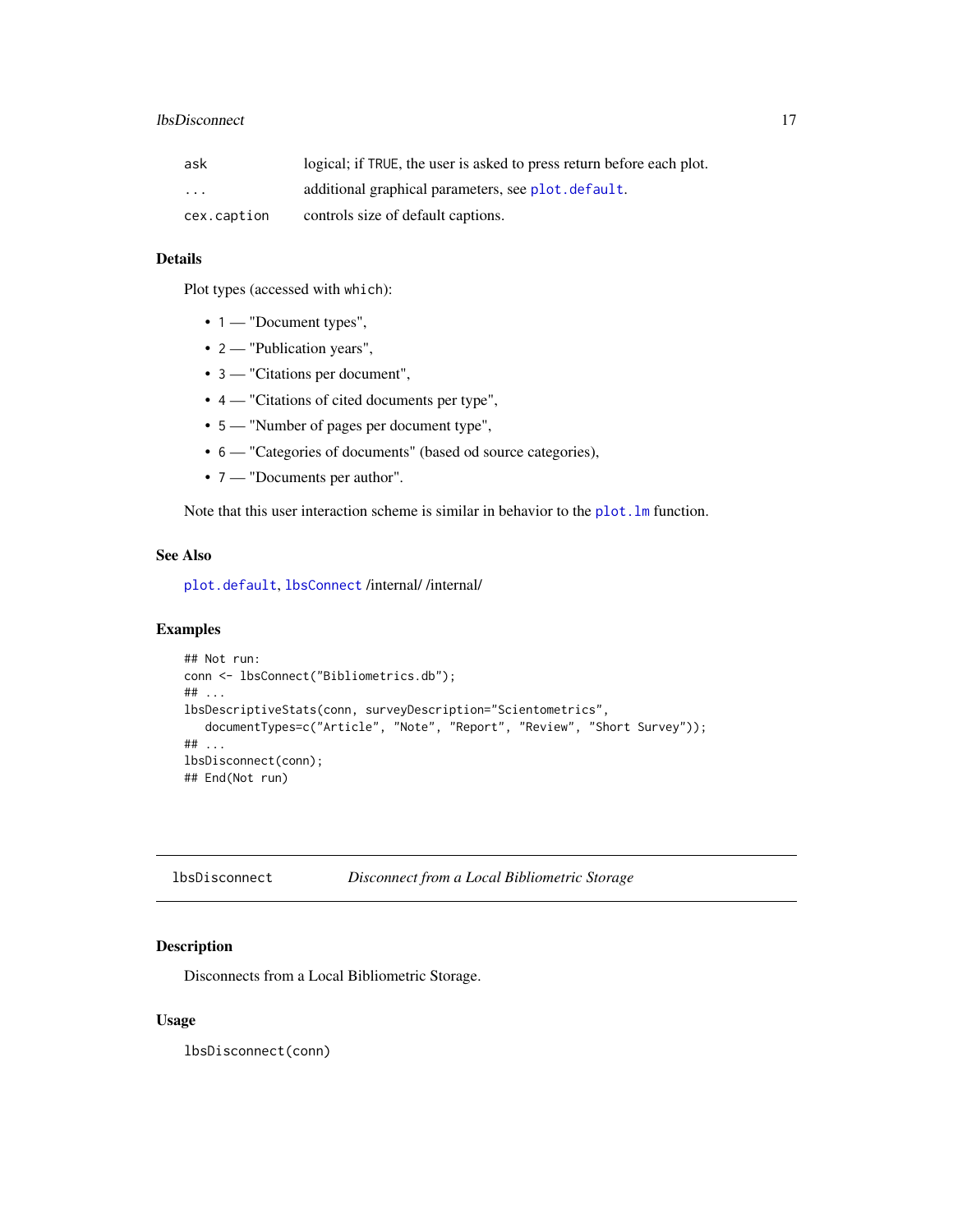<span id="page-17-0"></span>conn database connection object, see [lbsConnect](#page-9-1).

# See Also

**[lbsConnect](#page-9-1)** 

# Examples

```
## Not run:
conn <- lbsConnect("Bibliometrics.db");
## ...
lbsDisconnect(conn);
## End(Not run)
```
<span id="page-17-1"></span>lbsFindDuplicateAuthors

*Find groups of authors to be merged (\*\*EXPERIMENTAL\*\*)*

# Description

Indicates, by finding similarities between authors' names, groups of authors that possibly should be merged.

# Usage

```
lbsFindDuplicateAuthors(conn, names.like = NULL, ignoreWords = c("van",
  "von", "der", "no", "author", "name", "available"), minWordLength = 4,
 orderResultsBy = c("citations", "ndocuments", "name"), aggressiveness = 0)
```
# Arguments

| conn          | connection object, see 1bsConnect.                                                                                       |
|---------------|--------------------------------------------------------------------------------------------------------------------------|
| names.like    | character vector of SQL-LIKE patterns that allow for restricting the search pro-<br>cedure to only given authors' names. |
| ignoreWords   | character vector; words to be ignored.                                                                                   |
| minWordLength | numeric; minimal word length to be considered.                                                                           |
|               | orderResultsBy determines results' presentation order; one of citations, ndocuments name.                                |
|               | aggressiveness nonnegative integer; controls the search depth.                                                           |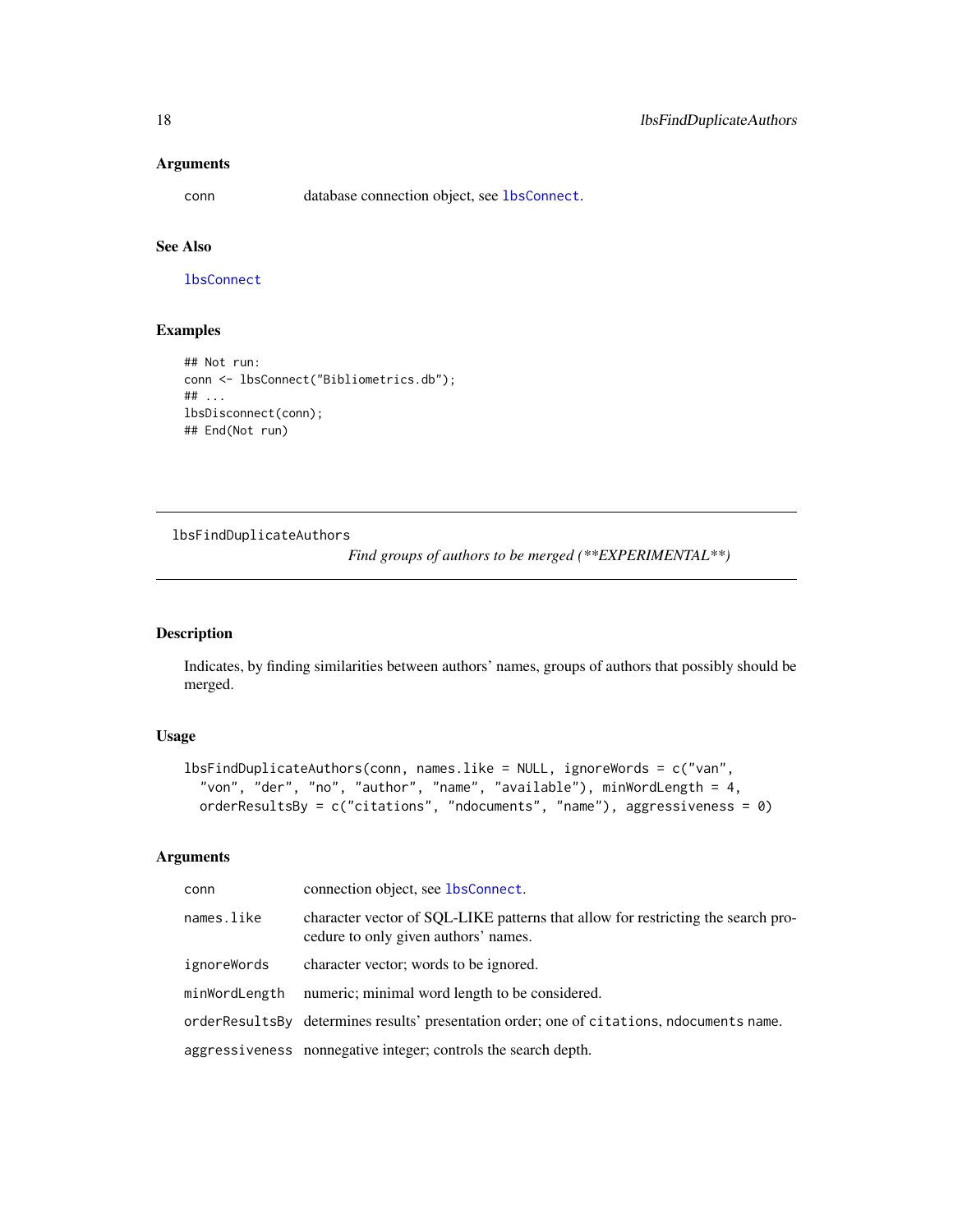#### <span id="page-18-0"></span>Details

The function uses a heuristic \*\*EXPERIMENTAL\*\* algorithm. Its behavior is controlled by the aggressiveness parameter.

Search results are presented in a convenient-to-use graphical dialog box. Note that the calculation often takes a few minutes!

The names.like parameter determines search patterns in an SQL LIKE format, i.e. an underscore \_ matches a single character and a percent sign % matches any set of characters. The search is case-insensitive.

# Value

List of authors' identifiers to be merged. The first element of each vector is the one marked by the user as *Parent*, and the rest are the *Children*.

# See Also

[lbsMergeAuthors](#page-25-1), [lbsFindDuplicateTitles](#page-18-1), [lbsGetInfoAuthors](#page-21-1)

#### Examples

```
## Not run:
conn <- lbsConnect("Bibliometrics.db");
## ...
listauth <- lbsFindDuplicateAuthors(conn,
   ignoreWords=c("van", "von", "der", "no", "author", "name", "available"),
  minWordLength=4,
  orderResultsBy=c("citations"),
  aggressiveness=1);
lbsMergeAuthors(conn, listauth);
dbCommit(conn);
## ...
## End(Not run)
```
<span id="page-18-1"></span>lbsFindDuplicateTitles

*Find documents to be merged (\*\*EXPERIMENTAL\*\*)*

#### Description

Indicates, by finding similarities between documents' titles, groups of documents that possibly should be merged.

#### Usage

```
lbsFindDuplicateTitles(conn, surveyDescription = NULL,
  ignoreTitles.like = NULL, aggressiveness = 1)
```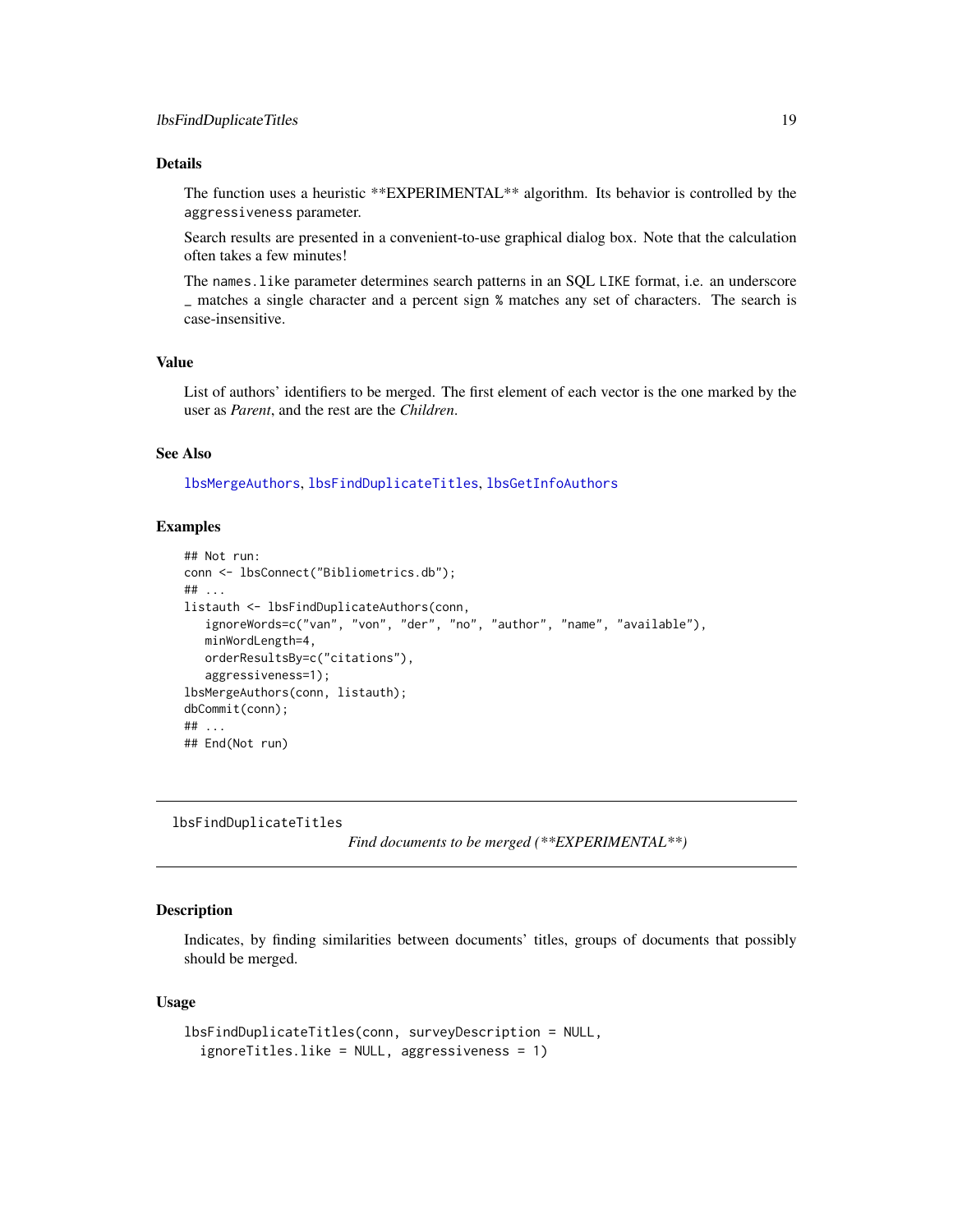<span id="page-19-0"></span>

| conn              | connection object, see 1bsConnect.                                                                                                  |  |
|-------------------|-------------------------------------------------------------------------------------------------------------------------------------|--|
| surveyDescription |                                                                                                                                     |  |
|                   | character string or NULL; survey description to restrict to or NULL.                                                                |  |
| ignoreTitles.like |                                                                                                                                     |  |
|                   | character vector of SOL-LIKE patterns to match documents' titles to be ignored<br>or NULL.                                          |  |
|                   | aggressiveness nonnegative integer; 0 for showing only exact matches; the higher the value, the<br>more documents will be proposed. |  |

#### Details

The function determines fuzzy similarity measures of the titles. Its specificity is controlled by the aggressiveness parameter.

Search results are presented in a convenient-to-use graphical dialog box. The function tries to order the groups of documents according to their relevance (\*\*EXPERIMENTAL\*\* algorithm). Note that the calculation often takes a few minutes!

The ignoreTitles.like parameter determines search patterns in an SQL LIKE format, i.e. an underscore \_ matches a single character and a percent sign % matches any set of characters. The search is case-insensitive.

# Value

A numeric vector of user-selected documents' identifiers to be removed.

# See Also

[lbsDeleteDocuments](#page-14-1), [lbsFindDuplicateAuthors](#page-17-1), [lbsGetInfoDocuments](#page-22-1)

#### Examples

```
## Not run:
conn <- lbsConnect("Bibliometrics.db");
## ...
listdoc <- lbsFindDuplicateTitles(conn,
   ignoreTitles.like=c("\%In this issue\%", "\%Editorial", "\%Introduction",
   "Letter to \%", "\%Preface"),
   aggressiveness=2);
lbsDeleteDocuments(conn, listdoc);
dbCommit(conn);
## ...
## End(Not run)
```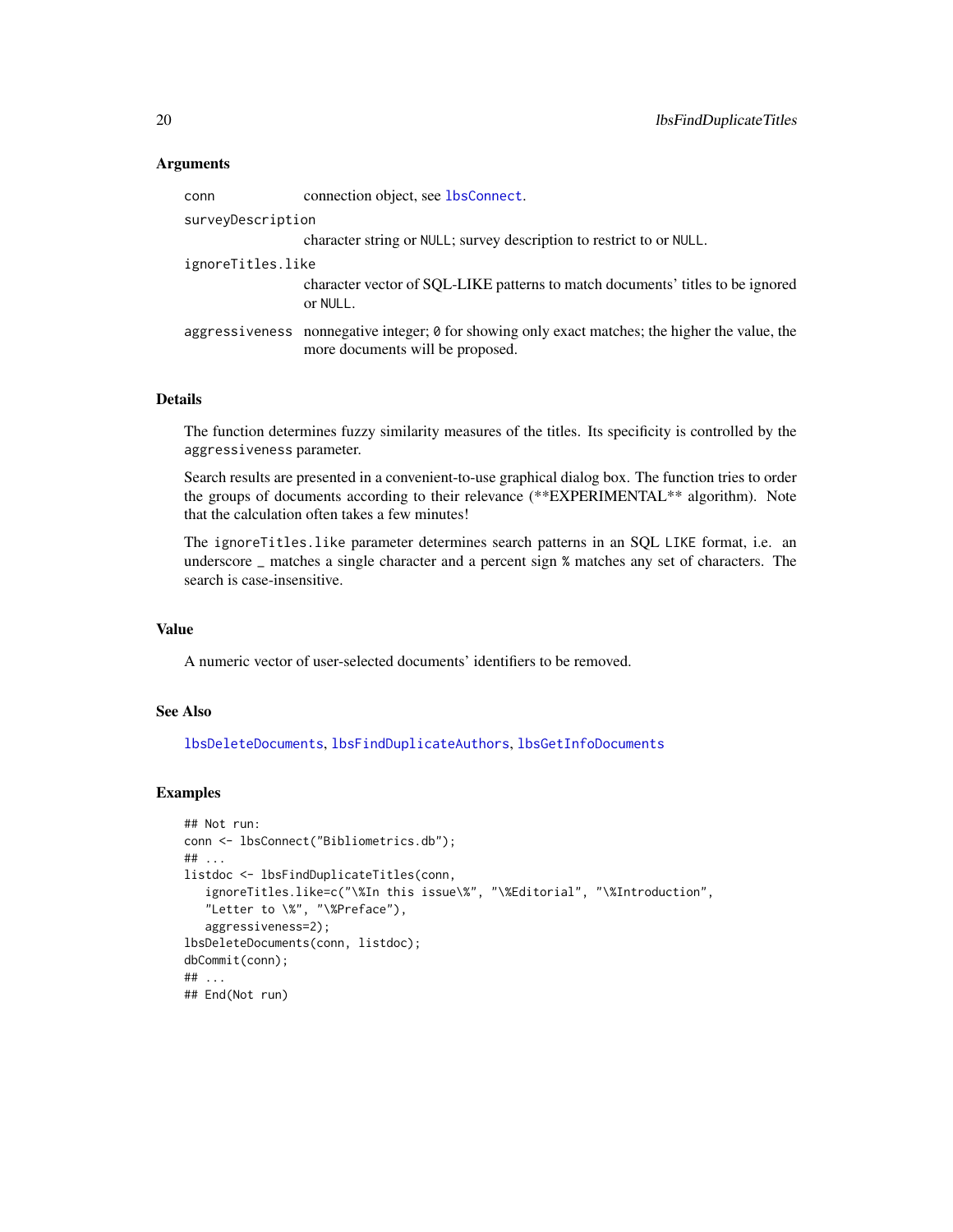<span id="page-20-1"></span><span id="page-20-0"></span>lbsGetCitations *Fetch authors' citation sequences*

#### Description

Creates ordered citation sequences of authors in a Local Bibliometric Storage.

# Usage

```
lbsGetCitations(conn, documentTypes = NULL, surveyDescription = NULL,
  idAuthors = NULL, verbose = TRUE)
```
# Arguments

| conn              | a connection object as produced by <b>lbsConnect</b> .                                                                                                                                                                                         |  |
|-------------------|------------------------------------------------------------------------------------------------------------------------------------------------------------------------------------------------------------------------------------------------|--|
| documentTypes     | character vector or NULL; specifies document types to restrict to; a combina-<br>tion of Article, Article in Press, Book, Conference Paper, Editorial,<br>Erratum, Letter, Note, Report, Review, Short Survey. NULL means no re-<br>striction. |  |
| surveyDescription |                                                                                                                                                                                                                                                |  |
|                   | single character string or NULL; survey to restrict to or NULL for no restriction.                                                                                                                                                             |  |
| idAuthors         | numeric vector of authors' identifiers for which the sequences are to be created<br>or NULL for all authors in the database.                                                                                                                   |  |
| verbose           | logical; TRUE to inform about the progress of the process.                                                                                                                                                                                     |  |

# Details

A citation sequence is a numeric vector consisting of citation counts of all the documents mapped to selected authors. However, the function may take into account only the documents from a given Survey (using surveyDescription parameter) or of chosen types (documentTypes).

#### Value

A list of non-increasingly ordered numeric vectors is returned. Each element of the list corresponds to a citation sequence of some author. List names attribute are set to authors' names. Moreover, each vector has a set IdAuthor attribute, which uniquely identifies the corresponding record in the table Biblio\_Authors. Citation counts come together with IdDocuments (vector elements are named).

The list of citation sequences may then be used to calculate authors' impact using [lbsAssess](#page-6-1) (see Examples below).

# See Also

[lbsConnect](#page-9-1), [lbsAssess](#page-6-1)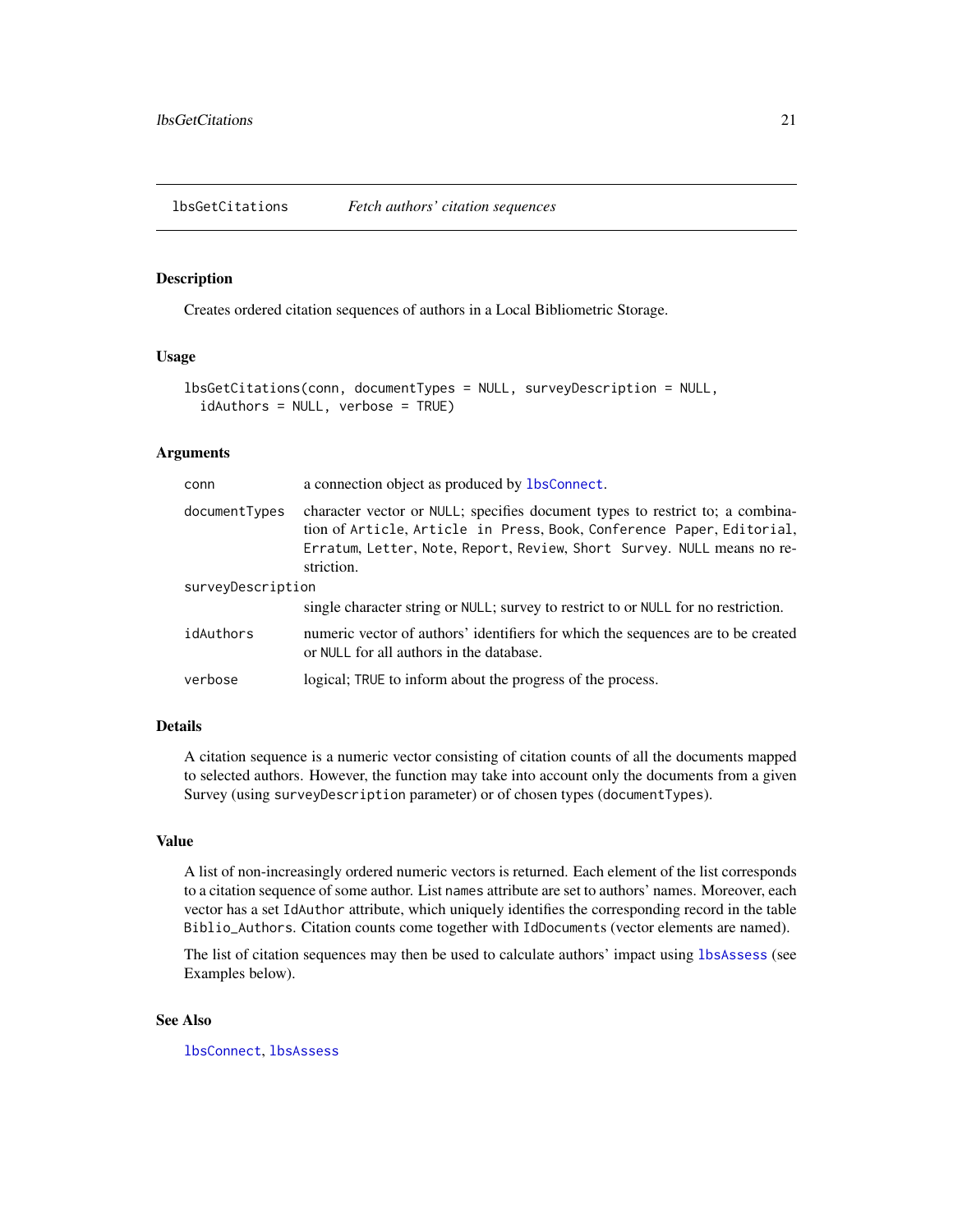#### Examples

```
## Not run:
conn <- lbsConnect("Bibliometrics.db");
## ...
citseq <- lbsGetCitations(conn,
surveyDescription="Scientometrics", documentTypes="Article",
idAuthors=c(39264,39265,39266));
print(citseq);
## $`Liu X.` # Author name
## 40116 34128 39122 29672 32343 32775 # IdDocument
## 11 4 1 0 0 0 # Citation count
## attr(,"IdAuthor")
## [1] 39264 # IdAuthor
##
## $`Xu Y.`
## 38680 38605 40035 40030 40124 39829 39745 29672
## 30 14 8 6 6 5 3 0
## attr(,"IdAuthor")
## [1] 39265
##
## $`Wang Y.`
## 29992 29672 29777 32906 33858 33864 34704
## 1 0 0 0 0 0 0
## attr(,"IdAuthor")
## [1] 39266
print(lbsAssess(citseq,
  f=list(length, sum, index.h, index.g, function(x) index.rp(x,1),
      function(x) sqrt(prod(index.lp(x,1))),
      function(x) sqrt(prod(index.lp(x,Inf)))),
  captions=c("length", "sum", "index.h", "index.g", "index.w",
  "index.lp1", "index.lpInf")));
## Name length sum index.h index.g index.w index.lp1 index.lpInf<br>## 3 Xu Y. 8 72 5 8 7 8.573214 5.477226
## 3 Xu Y. 8 72 5 8 7 8.573214 5.477226
## 2 Wang Y. 7 1 1 1 1 1.000000 1.000000
## 1 Liu X. 6 16 2 4 3 4.157609 3.316625
## ...
dbDisconnect(conn);
## End(Not run)
```
<span id="page-21-1"></span>lbsGetInfoAuthors *Retrieve author information*

# **Description**

Retrieves basic information on given authors.

#### Usage

lbsGetInfoAuthors(conn, idAuthors)

<span id="page-21-0"></span>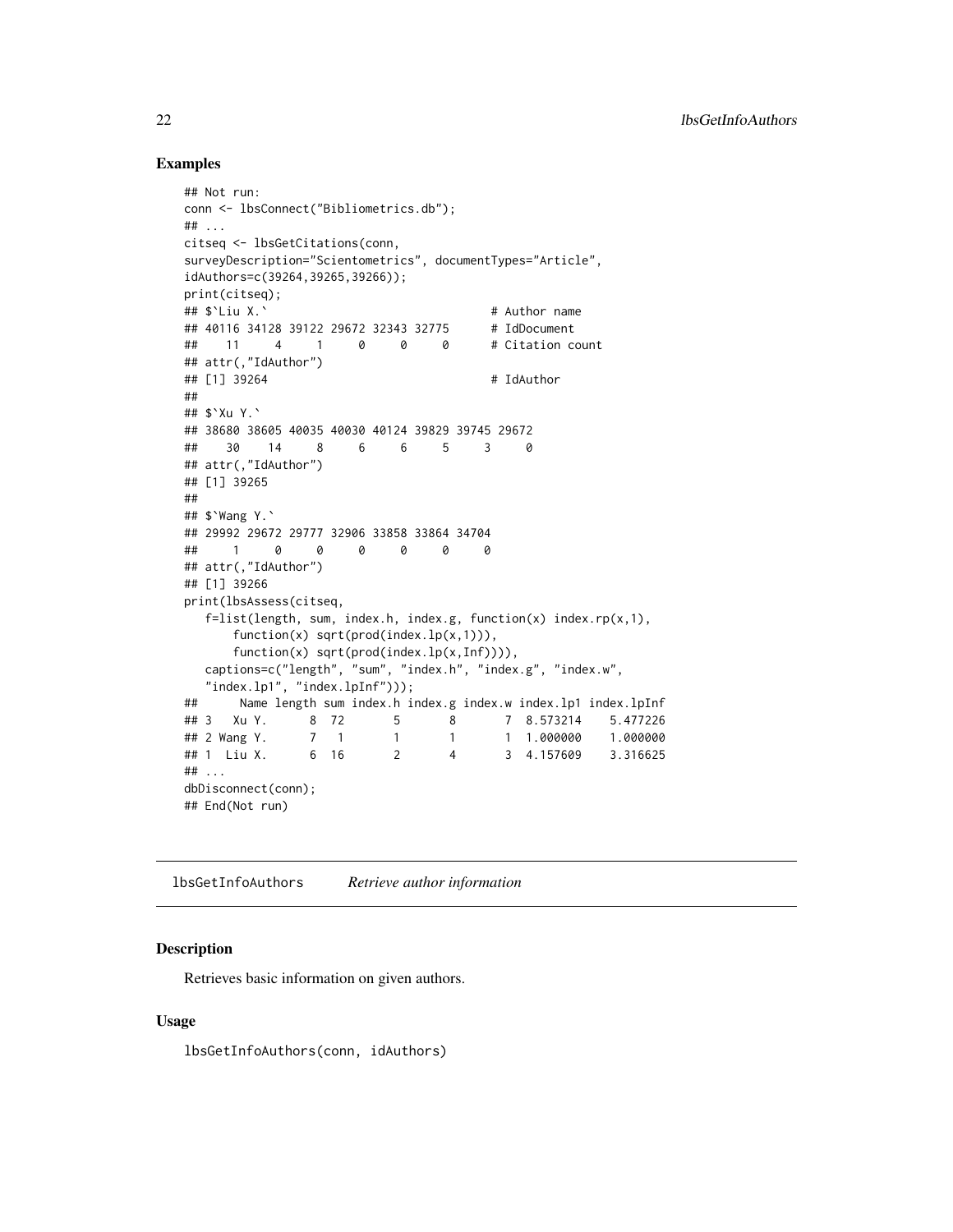<span id="page-22-0"></span>

| conn      | a connection object as produced by 1bsConnect.                                                            |
|-----------|-----------------------------------------------------------------------------------------------------------|
| idAuthors | a numeric or integer vector with author identifiers (see column IdAuthor in the<br>table Biblio_Authors). |

# Value

A list of authorinfo objects, that is lists with the following components:

- IdAuthor numeric; author's identifier in the table Biblio\_Authors,
- Name character; author's name.
- AuthorGroup character; author group (used to merge author records).

# See Also

[lbsSearchAuthors](#page-26-1), [lbsSearchDocuments](#page-27-1), [lbsGetInfoDocuments](#page-22-1), [as.character.authorinfo](#page-4-1), [print.authorinfo](#page-29-1),

# Examples

```
## Not run:
conn <- dbBiblioConnect("Bibliometrics.db");
## ...
id <- lbsSearchAuthors(conn, c("Smith\%", "Knuth D.E.", "V_n \%"));
lbsGetInfoAuthors(conn, id);
## ...
## End(Not run)
```
<span id="page-22-1"></span>lbsGetInfoDocuments *Retrieve document information*

#### Description

Retrieves information on given documents.

# Usage

```
lbsGetInfoDocuments(conn, idDocuments)
```
# Arguments

| conn        | a connection object as produced by 1bsConnect.                                                                  |
|-------------|-----------------------------------------------------------------------------------------------------------------|
| idDocuments | a numeric or integer vector with document identifiers (see column IdDocument<br>in the table Biblio_Documents). |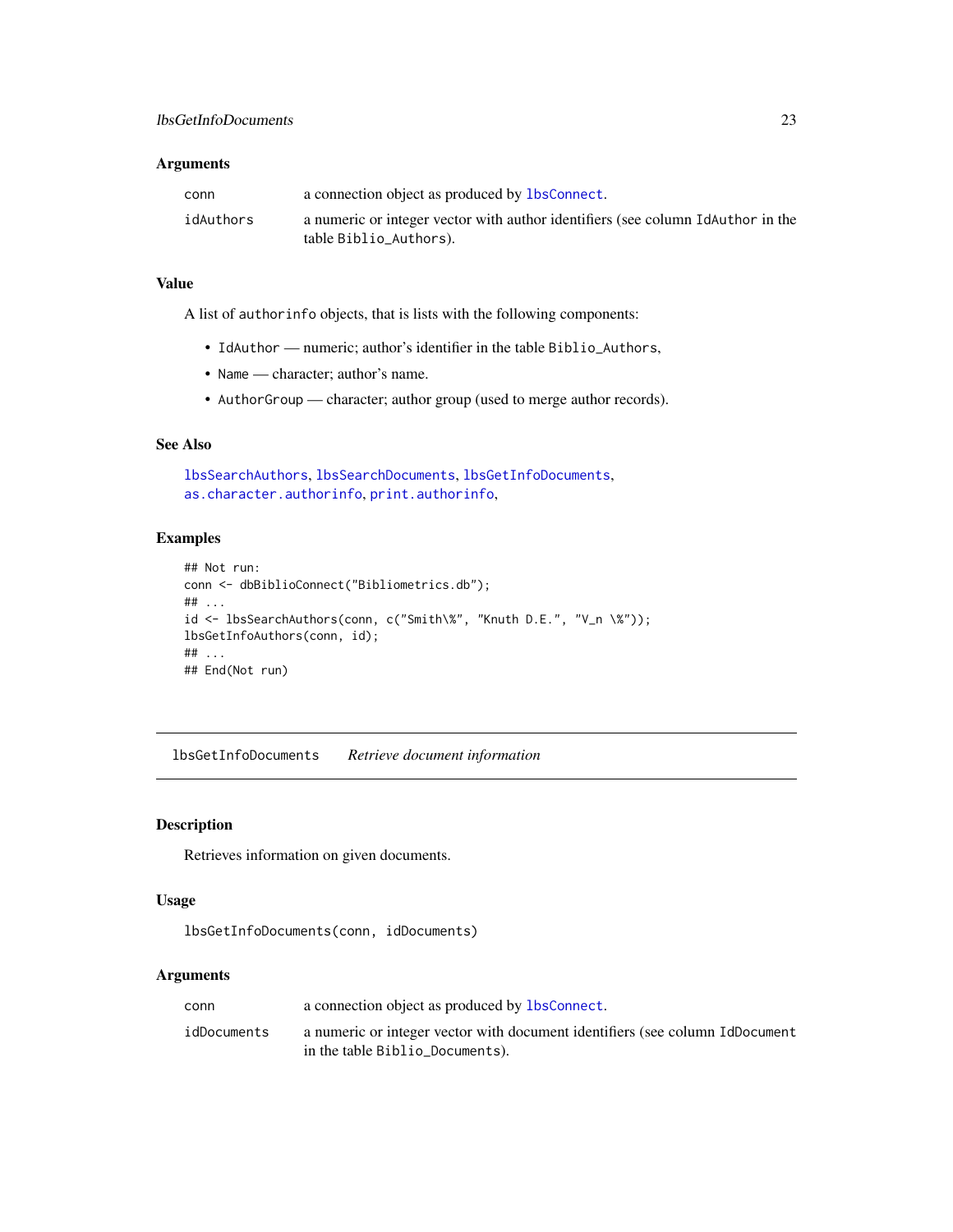# <span id="page-23-0"></span>Value

A list of docinfo objects, that is lists with the following components:

- IdDocument numeric; document identifier in the table Biblio\_Documents,
- Authors list of authorinfo objects (see e.g. as. character. authorinfo).
- Title title of the document,
- BibEntry bibliographic entry,
- AlternativeId unique character identifier,
- Pages number of pages,
- Citations number of citations,
- Year publication year,
- Type document type, e.g. Article or Conference Paper.

# See Also

[print.docinfo](#page-30-2), [lbsSearchDocuments](#page-27-1), [lbsGetInfoAuthors](#page-21-1), [as.character.authorinfo](#page-4-1), [as.character.docinfo](#page-5-1)

#### Examples

```
## Not run:
conn <- dbBiblioConnect("Bibliometrics.db");
## ...
id <- lbsSearchDocuments(conn,
idAuthors=lbsSearchAuthors(conn, "Knuth\%"));
lbsGetInfoDocuments(conn, id);
## ...
## End(Not run)
```
<span id="page-23-1"></span>lbsImportDocuments *Import bibliographic data into a Local Bibliometric Storage.*

# **Description**

Imports bibliographic data from a special 11-column data.frame object (see e.g. [Scopus\\_ReadCSV](#page-32-1)) into a Local Bibliometric Storage.

# Usage

```
lbsImportDocuments(conn, data, surveyDescription = "Default survey",
  surnameFirstnameCommaSeparated = FALSE, originalFilename = attr(data,
  "filename"), excludeRows = NULL, updateDocumentIfExists = TRUE,
  warnSourceTitle = TRUE, warnExactDuplicates = FALSE, verbose = TRUE)
```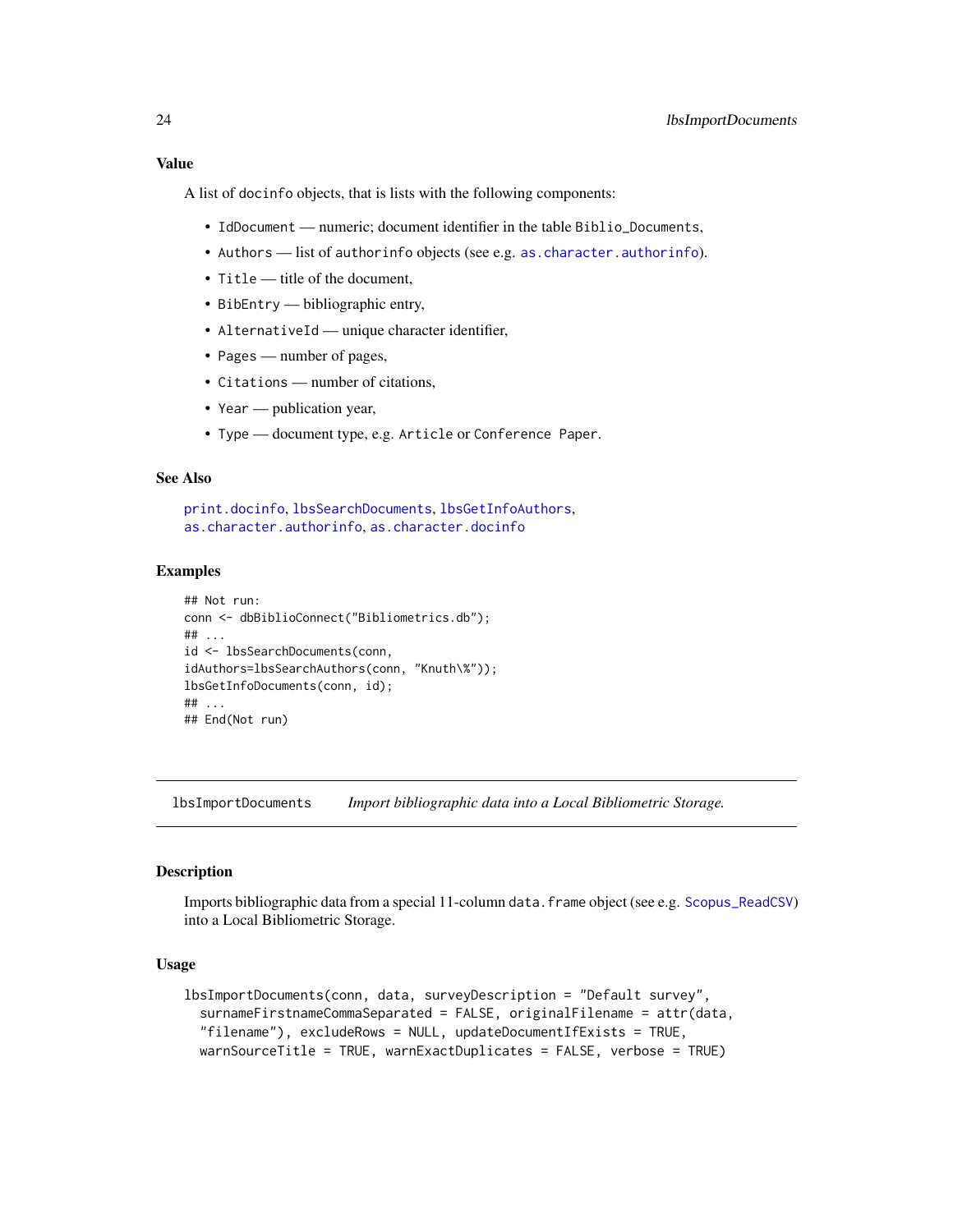<span id="page-24-0"></span>

| conn                                  | a connection object, see lbsConnect.                                                                                    |  |  |
|---------------------------------------|-------------------------------------------------------------------------------------------------------------------------|--|--|
| data                                  | 11 column data. frame with bibliometric entries; see above.                                                             |  |  |
| surveyDescription                     |                                                                                                                         |  |  |
|                                       | description of the survey. Allows for documents grouping.                                                               |  |  |
| surnameFirstnameCommaSeparated        |                                                                                                                         |  |  |
|                                       | logical; indicates wher surnames are separated from first names (or initials) by<br>comma or by space (FALSE, default). |  |  |
| originalFilename                      |                                                                                                                         |  |  |
|                                       | original filename; attr(data, "filename") used by default.                                                              |  |  |
| excludeRows<br>updateDocumentIfExists | a numeric vector with row numbers of data to be excluded or NULL.                                                       |  |  |
|                                       | logical; if TRUE then documents with existing Alternative Id will be updated.                                           |  |  |
| warnSourceTitle                       |                                                                                                                         |  |  |
|                                       | logical; if TRUE then warnings are generated if a given Source Title is not found<br>in Biblio_Sources.                 |  |  |
| warnExactDuplicates                   |                                                                                                                         |  |  |
|                                       | logical; TRUE to warn if exact duplicates are found (turned off by default).                                            |  |  |
| verbose                               | logical; TRUE to display progress information.                                                                          |  |  |

#### Details

data must consist of the following 11 columns (in order). Otherwise the process will not be executed.

| 1              | Authors       | character | Author(s) name(s), comma-separated, surnames first. |
|----------------|---------------|-----------|-----------------------------------------------------|
| 2              | Title         | character | Document title.                                     |
| 3              | Year          | numeric   | Year of publication.                                |
| $\overline{4}$ | SourceTitle   | character | Title of the source containing the document.        |
| 5              | Volume        | character | Volume.                                             |
| 6              | Issue         | character | Issue.                                              |
| 7              | PageStart     | numeric   | Start page; numeric.                                |
| 8              | PageEnd       | numeric   | End page; numeric.                                  |
| 9              | Citations     | numeric   | Number of citations; numeric.                       |
| 10             | AlternativeId | character | Alternative document identifier.                    |
| 11             | DocumentType  | factor    | Type of the document.                               |
|                |               |           |                                                     |

DocumentType is one of "Article", "Article in Press", "Book", "Conference Paper", "Editorial", "Erratum", "Letter", "Note", "Report", "Review", "Short Survey", or NA (other categories are interpreted as NA).

Note that if data contains a large number of records  $(>1000)$ , the whole process may take a few minutes.

Sources (e.g. journals) are identified by SourceTitle (table Biblio\_Sources). Note that generally there is no need to concern about missing SourceTitles of conference proceedings.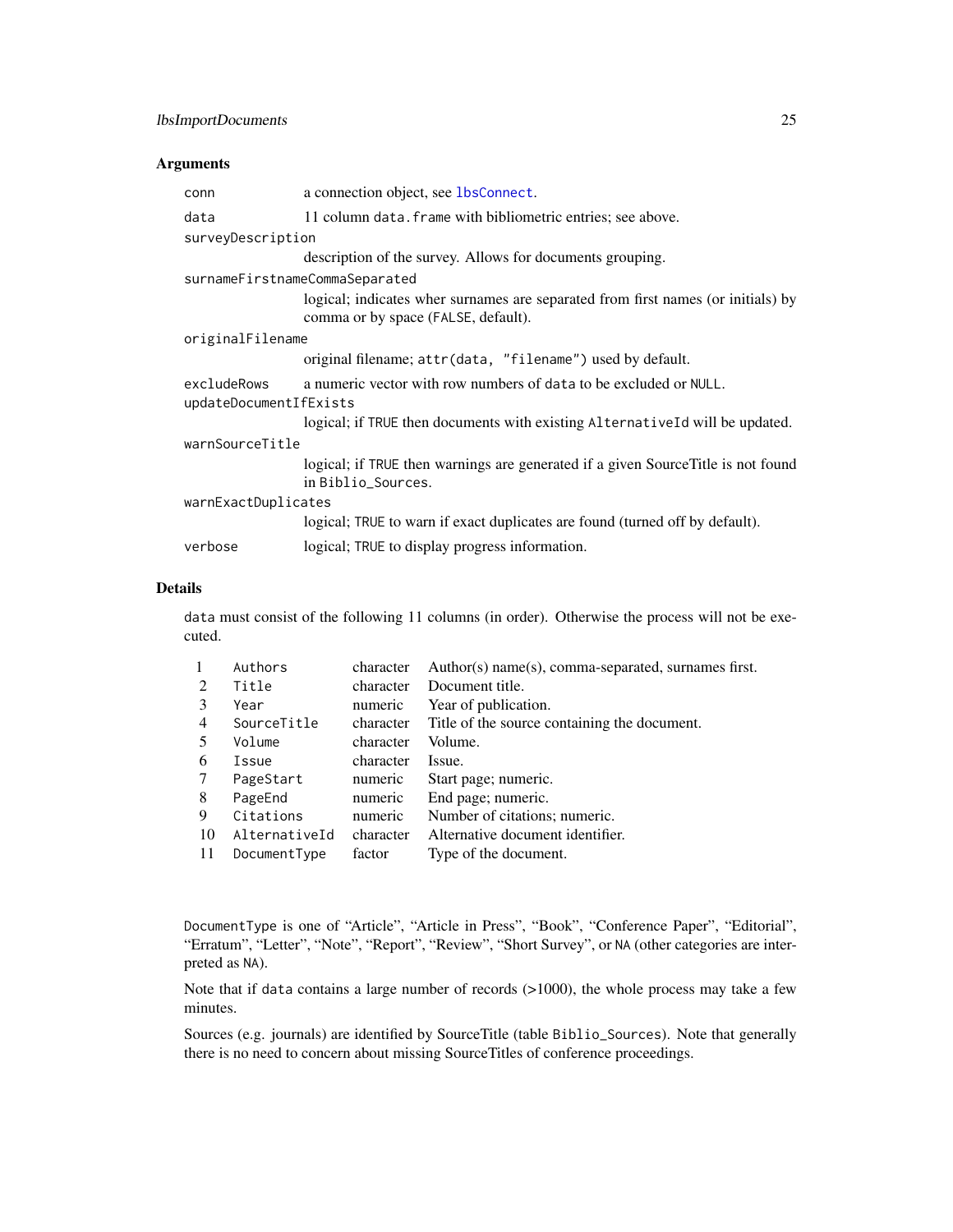Each time a function is called, a new record in the table Biblio\_Surveys is created. Such surveys may be grouped using the Description field, see [lbsCreate](#page-10-1).

#### Value

TRUE on success.

# See Also

[Scopus\\_ReadCSV](#page-32-1), [lbsConnect](#page-9-1), [lbsCreate](#page-10-1)

#### Examples

```
## Not run:
conn <- lbsConnect("Bibliometrics.db");
## ...
data <- Scopus_ReadCSV("db_Polish_MATH/Poland_MATH_1987-1993.csv");
lbsImportDocuments(conn, data, "Poland_MATH");
## ...
lbsDisconnect(conn);
## End(Not run)
```
<span id="page-25-1"></span>lbsMergeAuthors *Merge given authors*

# Description

Merges given sets of authors. For each group, the function maps all the related documents to a distinguished *parent* author (the first in a list) and removes the other, unused from then on, records (*children*).

#### Usage

```
lbsMergeAuthors(conn, idAuthors)
```
# Arguments

| a connection object as produced by <b>lbsConnect</b> .                                                                                                                                                                     |
|----------------------------------------------------------------------------------------------------------------------------------------------------------------------------------------------------------------------------|
| list of numeric vectors, each consisting of at least 2 authors' identifiers (see<br>Idauthor in the table Biblio Authors); every first element of a vector be-<br>comes a <i>parent</i> to which other records are merged. |
|                                                                                                                                                                                                                            |

<span id="page-25-0"></span>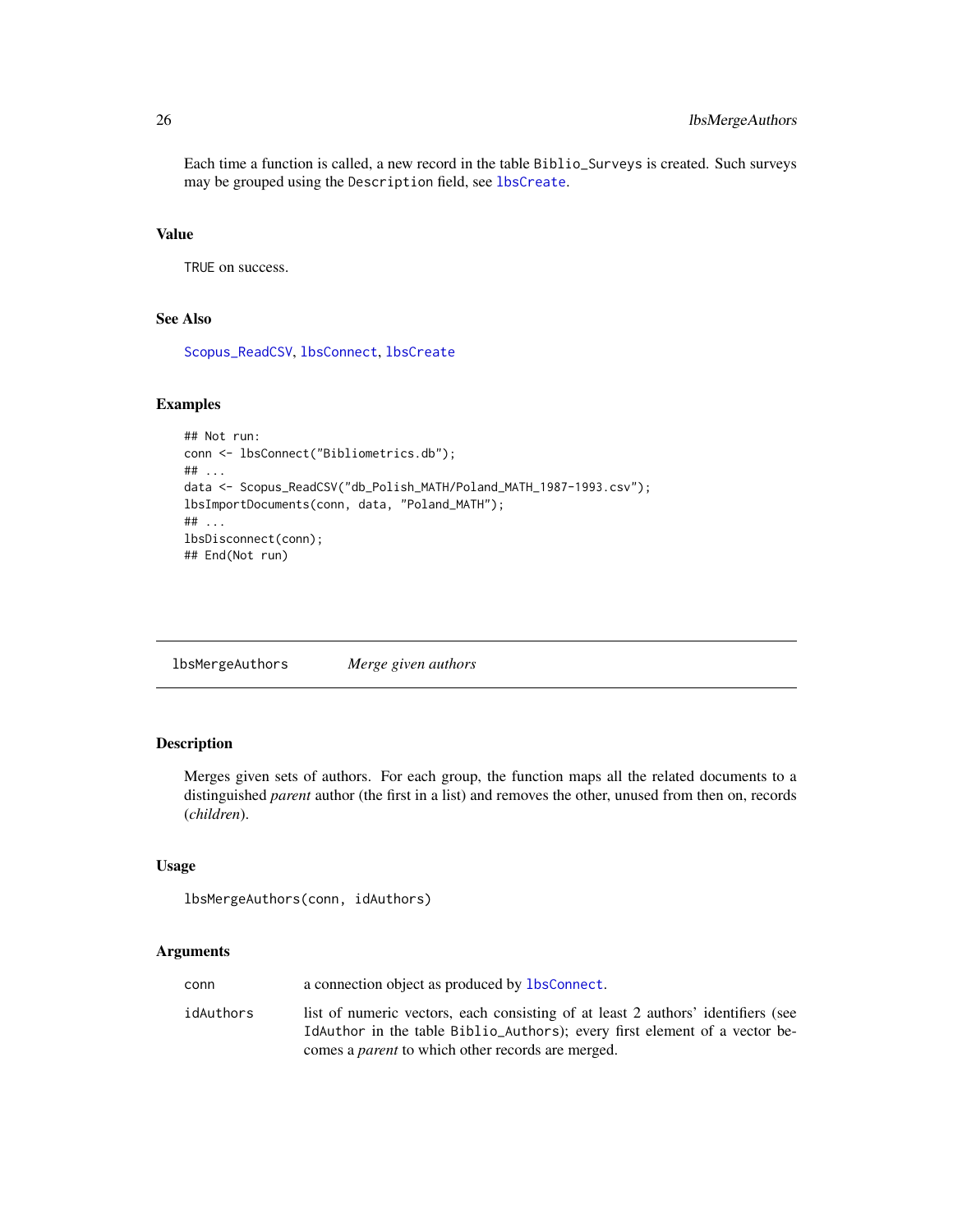### <span id="page-26-0"></span>lbsSearchAuthors 27

#### Details

This function is useful when one author is represented by many records in a Local Bibliometric Storage (a typical situation in case of data gathered from on-line bibliographic databases), e.g. prof. John Thomas Smith appears as 'Smith J.' and 'Smith J.T.'. Some merge procedures are often absolutely necessary if we would like to assess the impact of authors reliably.

Note that you may use [lbsFindDuplicateAuthors](#page-17-1) to generate input to this function. It will try to suggest which records should be merged (see Examples below).

For safety reasons, an SQL transaction opened at the beginning of the removal process is not committed (closed) automatically. You should do it on your own (or rollback it), see Examples below.

#### Value

TRUE on success.

# See Also

[lbsFindDuplicateAuthors](#page-17-1), [lbsGetInfoAuthors](#page-21-1), [lbsAssess](#page-6-1)

#### Examples

```
## Not run:
conn <- lbsConnect("Bibliometrics.db");
## ...
listauth <- lbsFindDuplicateAuthors(conn,
   ignoreWords=c("van", "von", "der", "no", "author", "name", "available"),
   minWordLength=4,
   orderResultsBy=c("citations"),
   aggressiveness=1);
lbsMergeAuthors(conn, listauth);
dbCommit(conn);
## ...
## End(Not run)
```
<span id="page-26-1"></span>lbsSearchAuthors *Find authors that satisfy given criteria*

#### Description

Finds authors by name.

#### Usage

```
lbsSearchAuthors(conn, names.like = NULL, group = NULL)
```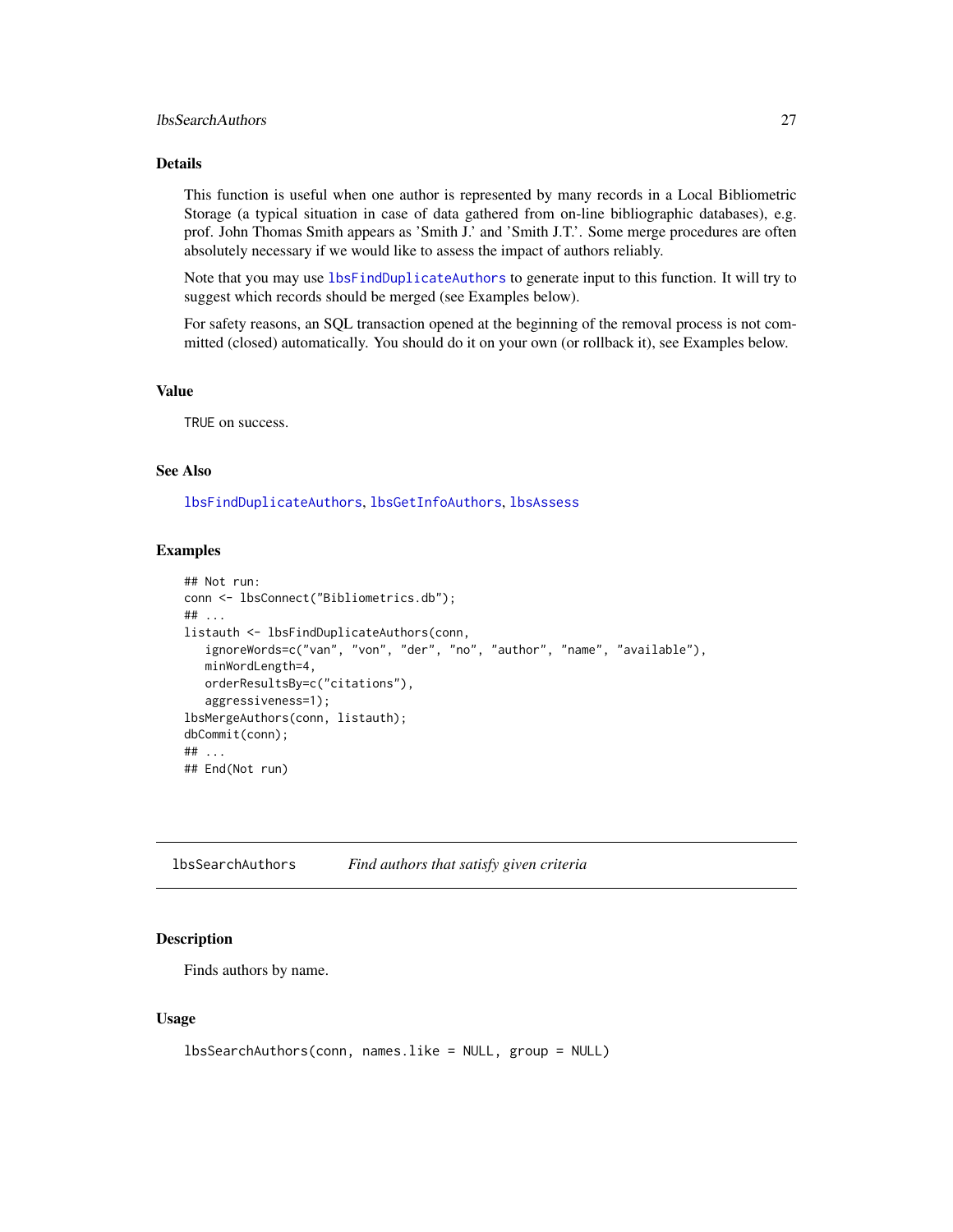| conn       | connection object, see 1bsConnect.                             |
|------------|----------------------------------------------------------------|
| names.like | character vector of SOL-LIKE patterns to match authors' names. |
| group      | character vector of author group identifiers.                  |

#### Details

names. Like is a set of search patterns in an SQL LIKE format, i.e. an underscore \_ matches a single character and a percent sign % matches any set of characters. The search is case-insensitive.

#### Value

Integer vector of authors' identifiers which match at least one of given SQL-LIKE patterns.

# See Also

[lbsGetInfoAuthors](#page-21-1), [lbsSearchDocuments](#page-27-1), [lbsGetInfoDocuments](#page-22-1), [lbsFindDuplicateAuthors](#page-17-1)

#### Examples

```
## Not run:
conn <- dbBiblioConnect("Bibliometrics.db");
## ...
id <- lbsSearchAuthors(conn, c("Smith\%", "Knuth D.E.", "V_n \%"));
lbsGetInfoAuthors(conn, id);
## ...
## End(Not run)
```
<span id="page-27-1"></span>lbsSearchDocuments *Find documents that satisfy given criteria*

#### Description

Searches for documents meeting given criteria (e.g. document titles, documents' authors identifiers, number of citations, number of pages, publication years or document types).

### Usage

```
lbsSearchDocuments(conn, titles.like = NULL, idAuthors = NULL,
 citations.expr = NULL, pages.expr = NULL, year.expr = NULL,
  documentTypes = NULL, alternativeId = NULL, surveyDescription = NULL)
```
<span id="page-27-0"></span>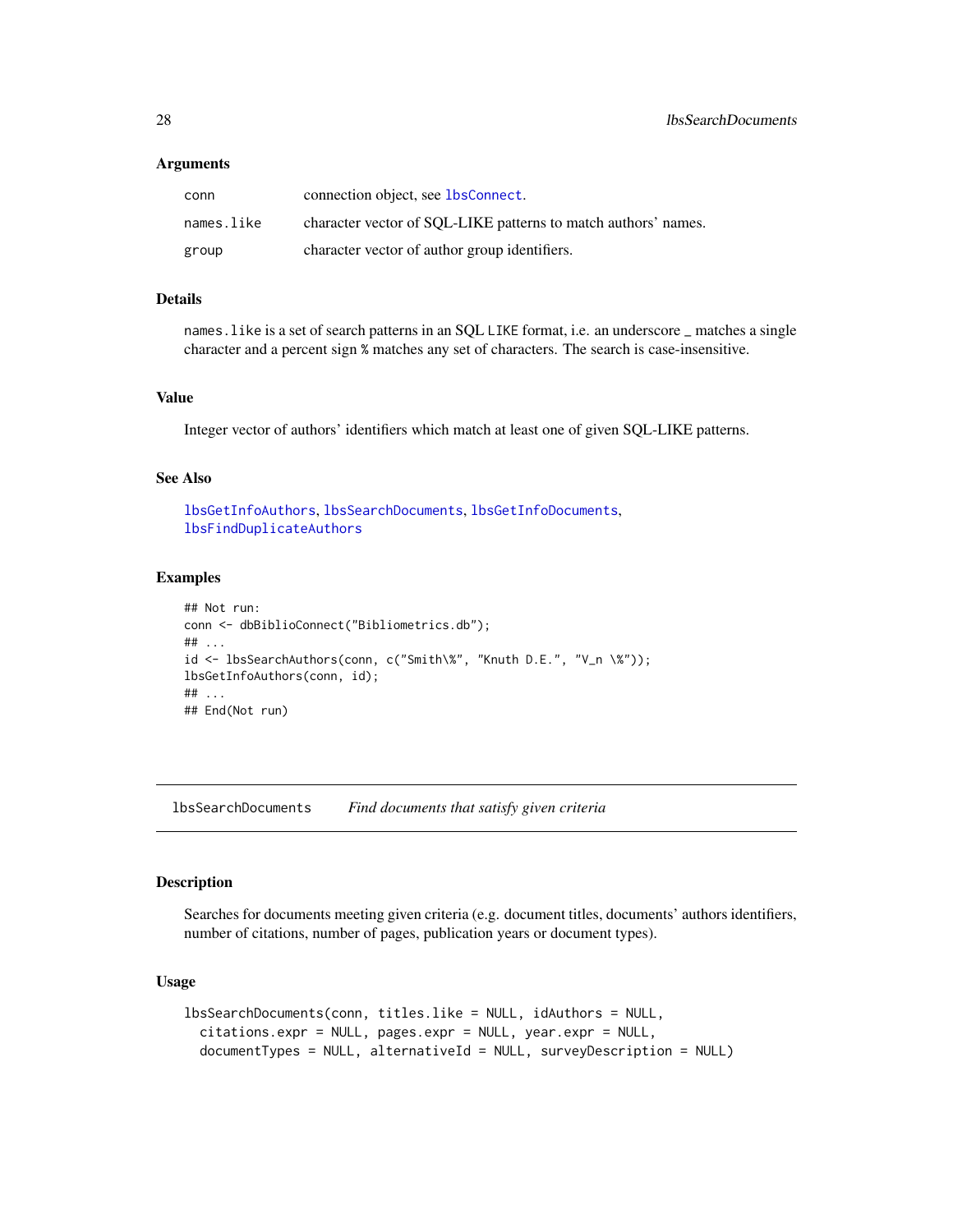<span id="page-28-0"></span>

| conn                               | connection object, see lbsConnect.                                                                                                                                                                                                                |
|------------------------------------|---------------------------------------------------------------------------------------------------------------------------------------------------------------------------------------------------------------------------------------------------|
| titles.like                        | character vector of SQL-LIKE patterns to match documents' titles or NULL.                                                                                                                                                                         |
| idAuthors                          | numeric or integer vector with author identifiers (see column IdAuthor in the<br>table Biblio_Authors) or NULL.                                                                                                                                   |
| citations.expr                     | expression determining the desired number of citations or NULL, see Examples<br>below.                                                                                                                                                            |
| pages.expr                         | expression determining the desired number of pages or NULL, see Examples be-<br>low.                                                                                                                                                              |
| year.expr                          | expression determining the desired publication year or NULL, see Examples be-<br>low.                                                                                                                                                             |
| documentTypes                      | character vector or NULL; specifies document types to restrict to; a combina-<br>tion of Article, Article in Press, Book, Conference Paper, Editorial,<br>Erratum, Letter, Note, Report, Review, Short Survey. NULL means no such<br>restriction. |
| alternativeId<br>surveyDescription | character vector of documents' AlternativeIds.                                                                                                                                                                                                    |
|                                    | single character string or NULL; survey description to restrict to or NULL.                                                                                                                                                                       |

#### Details

titles.like is a set of search patterns in an SQL LIKE format, i.e. an underscore \_ matches a single character and a percent sign % matches any set of characters. The search is case-insensitive.

The expressions passed as parameters citations.expr, pages.expr, year.expr must be acceptable by SQL WHERE clause in the form WHERE field <expression>, see Examples below.

# Value

Integer vector of documents' identifiers matching given criteria.

# See Also

[lbsGetInfoAuthors](#page-21-1), [lbsSearchAuthors](#page-26-1), [lbsGetInfoDocuments](#page-22-1), [lbsFindDuplicateTitles](#page-18-1)

#### Examples

```
## Not run:
conn <- dbBiblioConnect("Bibliometrics.db");
## ...
idd <- lbsSearchDocuments(conn, pages.expr=">= 400",
  year.expr="BETWEEN 1970 AND 1972");
lbsGetInfoDocuments(conn, idd);
## ...
## End(Not run)
```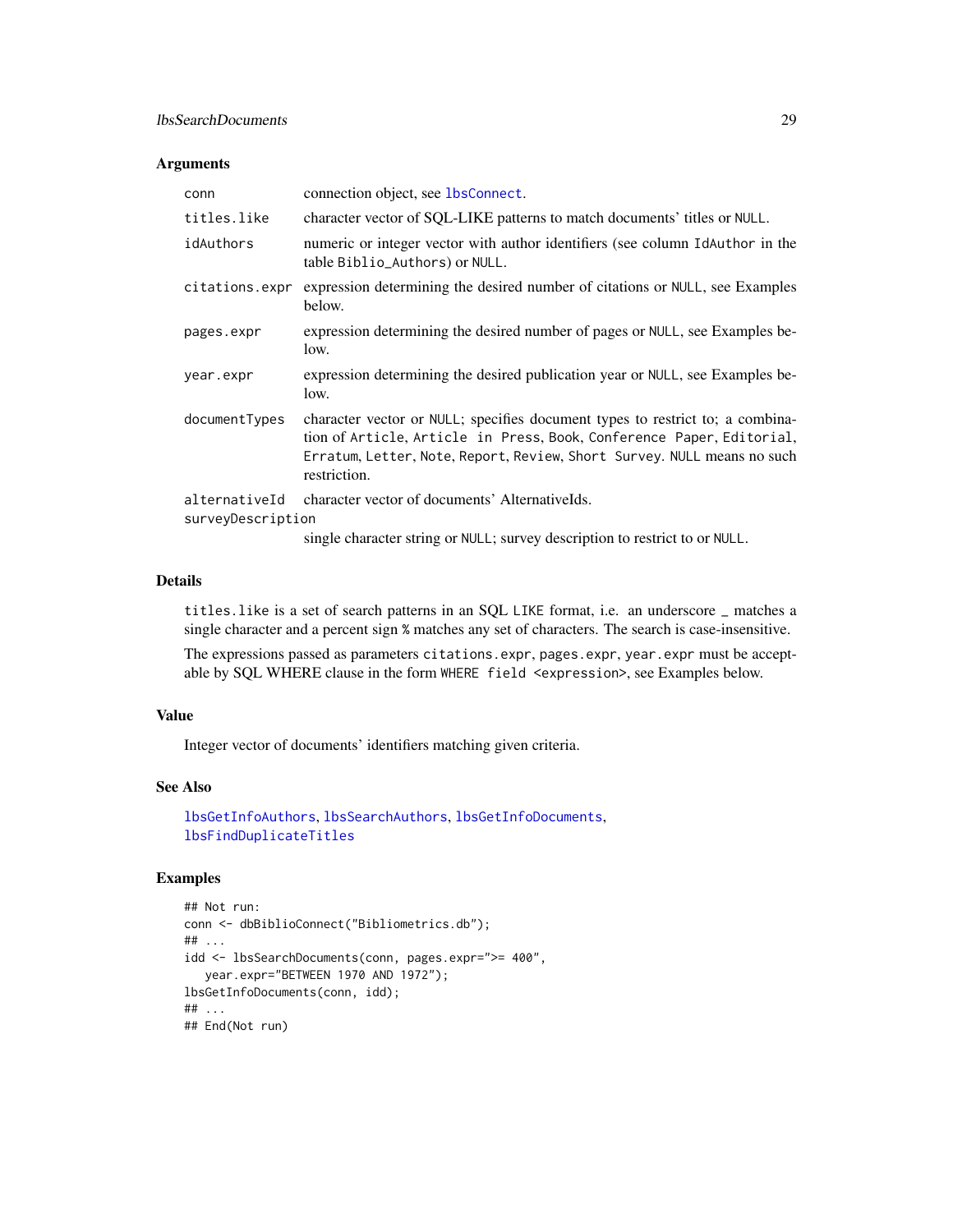<span id="page-29-2"></span><span id="page-29-0"></span>

# Description

Cleans up a Local Bibliometric Storage by removing all authors with no documents, fixing documents with missing survey information, and executing the VACUUM SQL command.

#### Usage

```
lbsTidy(conn, newSuveyDescription = "lbsTidy_Merged",
 newSuveyFilename = "lbsTidy_Merged")
```
# Arguments

conn database connection object, see [lbsConnect](#page-9-1). newSuveyDescription character; default survey description for documents with missing survey info. newSuveyFilename

character; default survey filename for documents with missing survey info.

#### Value

TRUE on success.

# See Also

[lbsConnect](#page-9-1), [lbsCreate](#page-10-1), [Scopus\\_ImportSources](#page-31-1), [lbsDeleteAllAuthorsDocuments](#page-13-1), [dbCommit](#page-0-0), [dbRollback](#page-0-0)

<span id="page-29-1"></span>print.authorinfo *Print an authorinfo object*

#### Description

Prints out an object of class authorinfo. Such an object is returned by e.g. [lbsGetInfoAuthors](#page-21-1).

#### Usage

```
## S3 method for class 'authorinfo'
print(x, \ldots)
```
#### Arguments

| x        | an object of class authorinfo. |
|----------|--------------------------------|
| $\cdots$ | unused.                        |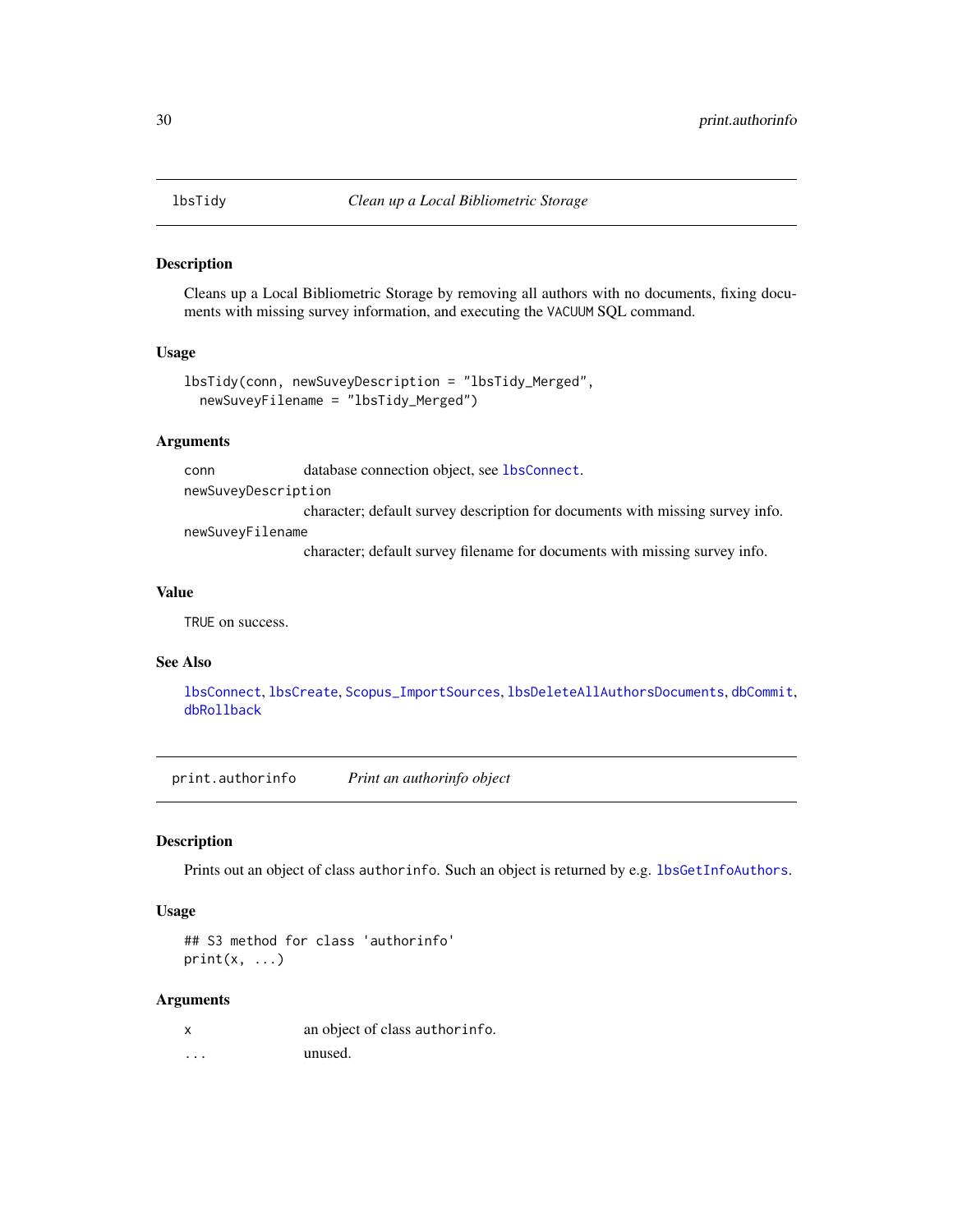# <span id="page-30-0"></span>print.docinfo 31

# Details

For more information see man page for [as.character.authorinfo](#page-4-1).

# See Also

[as.character.authorinfo](#page-4-1), [lbsSearchAuthors](#page-26-1), [lbsGetInfoAuthors](#page-21-1)

<span id="page-30-2"></span>print.docinfo *Print a docinfo object*

# Description

Prints out an object of class docinfo. Such an object is returned by e.g. [lbsGetInfoDocuments](#page-22-1).

# Usage

## S3 method for class 'docinfo'  $print(x, \ldots)$ 

# Arguments

| x        | an object of class docinfo. |
|----------|-----------------------------|
| $\cdots$ | unused.                     |

#### Details

For more information see man page for [as.character.docinfo](#page-5-1).

# See Also

[as.character.docinfo](#page-5-1), [lbsSearchDocuments](#page-27-1), [lbsGetInfoDocuments](#page-22-1)

<span id="page-30-1"></span>

| Scopus_ASJC |       | Scopus ASJC (All Science. Journals Classification) classification |
|-------------|-------|-------------------------------------------------------------------|
|             | codes |                                                                   |

# Description

List of Elsevier's *SciVerse Scopus* ASJC (All Science. Journals Classification) source classification codes.

#### Usage

Scopus\_ASJC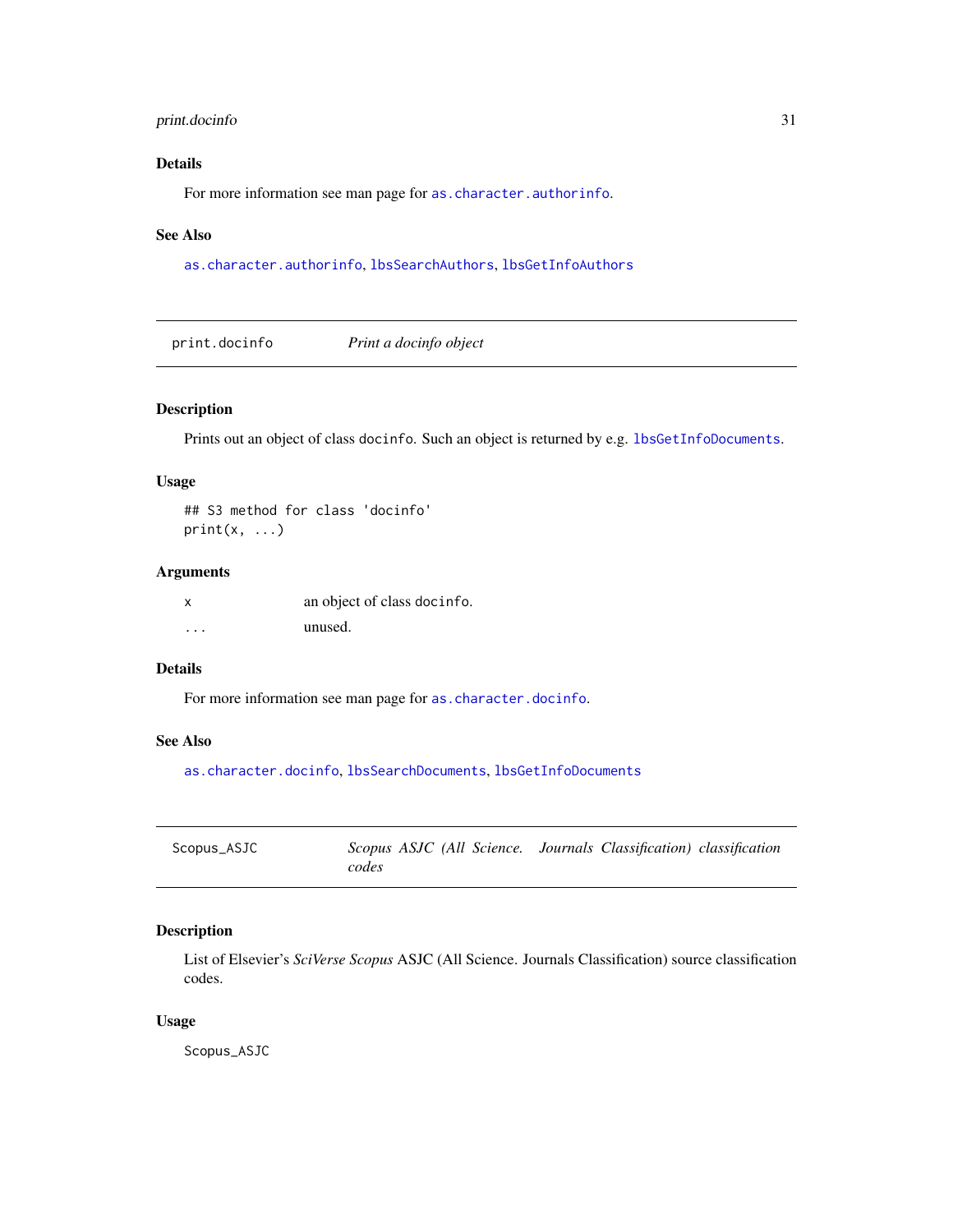#### <span id="page-31-0"></span>Format

An object of class NULL of length 0.

#### Details

Last update: October 2011. The data file is based on the official and publicly available (no permission needed as stated by Elsevier) Scopus list of covered titles, see [http://www.info.sciverse.](http://www.info.sciverse.com/documents/files/scopus-training/resourcelibrary/xls/title_list.xls) [com/documents/files/scopus-training/resourcelibrary/xls/title\\_list.xls](http://www.info.sciverse.com/documents/files/scopus-training/resourcelibrary/xls/title_list.xls).

It consists of 334 ASJC 4-digit integer codes (column ASJC) together with their group identifiers (column ASJC\_Parent) and descriptions (column Description).

ASJC codes are used to classify Scopus sources (see [Scopus\\_SourceList](#page-34-1)).

# References

<http://www.info.sciverse.com/scopus/scopus-in-detail/facts/>

#### See Also

[Scopus\\_SourceList](#page-34-1), [Scopus\\_ReadCSV](#page-32-1), [Scopus\\_ImportSources](#page-31-1)

<span id="page-31-1"></span>Scopus\_ImportSources *Import SciVerse Scopus coverage information and ASJC codes to a Local Bibliometric Storage*

# Description

Imports *SciVerse Scopus* covered titles and their ASJC codes to an empty Local Bibliometric Storage (LBS).

#### Usage

Scopus\_ImportSources(conn, verbose = T)

#### Arguments

| conn    | a connection object, see lbsConnect.           |
|---------|------------------------------------------------|
| verbose | logical; TRUE to display progress information. |

# Details

This function should be called prior to importing any document information to the LBS with the function [lbsImportDocuments](#page-23-1).

Note that adding all the sources takes some time.

Only elementary ASJC and *SciVerse Scopus*source data read from [Scopus\\_ASJC](#page-30-1) and [Scopus\\_SourceList](#page-34-1) will be added to the LBS (Biblio\_Categories, Biblio\_Sources, Biblio\_SourcesCategories).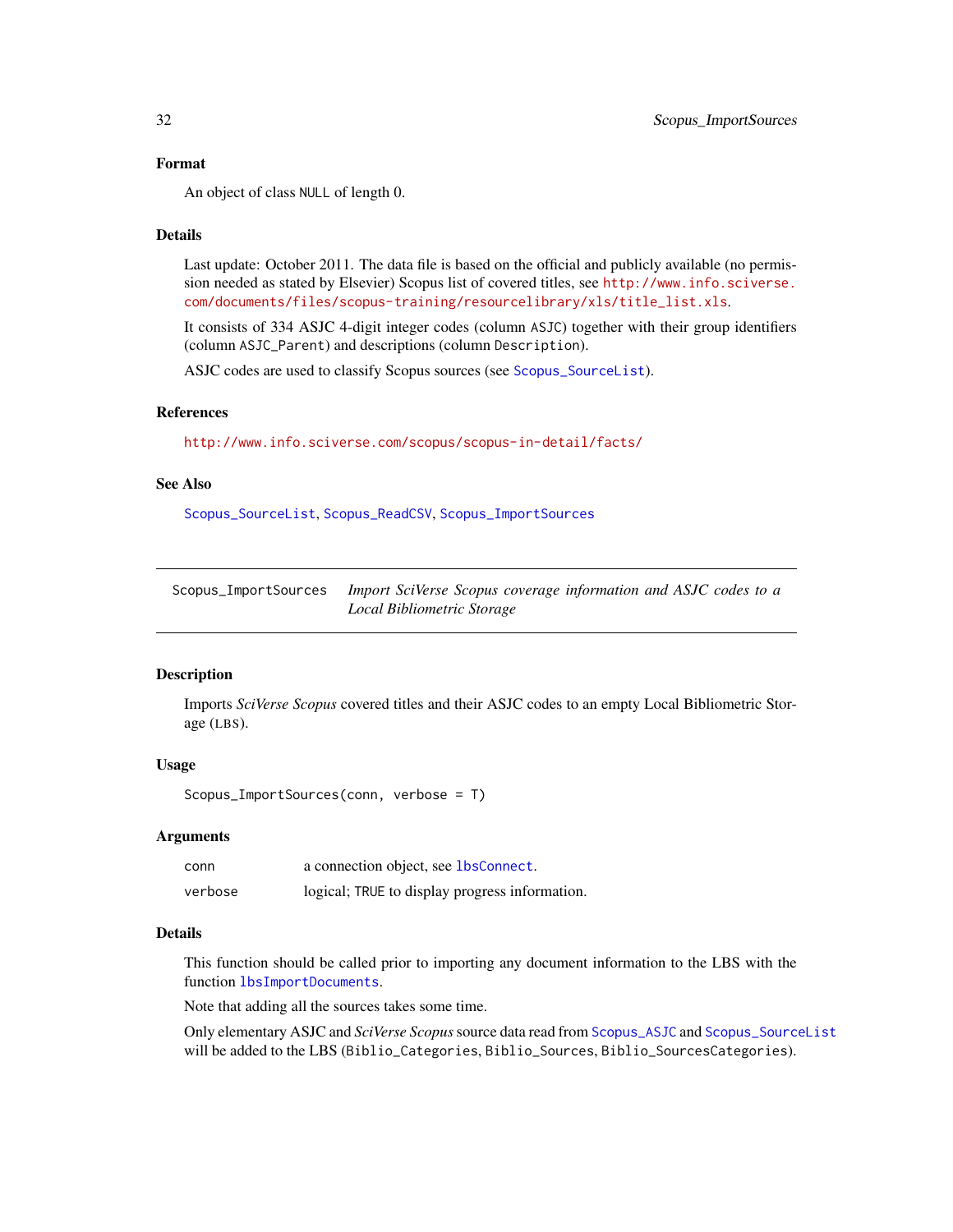# <span id="page-32-0"></span>Scopus\_ReadCSV 33

# Value

TRUE on success.

# See Also

[Scopus\\_ASJC](#page-30-1), [Scopus\\_SourceList](#page-34-1), [Scopus\\_ReadCSV](#page-32-1), [lbsConnect](#page-9-1), [lbsCreate](#page-10-1)

# Examples

```
## Not run:
conn <- lbsConnect("Bibliometrics.db");
lbsCreate(conn);
Scopus_ImportSources(conn);
## ...
lbsDisconnect(conn);
## End(Not run)
```
<span id="page-32-1"></span>Scopus\_ReadCSV *Import bibliography entries from a CSV file.*

#### Description

Reads bibliography entries from a UTF-8 encoded CSV file.

#### Usage

```
Scopus_ReadCSV(filename, stopOnErrors = TRUE, dbIdentifier = "Scopus",
  alternativeIdPattern = "^.*\\id=|\&.*", ...)
```
#### Arguments

| filename             | the name of the file which the data are to be read from, see read, csv.              |
|----------------------|--------------------------------------------------------------------------------------|
| stop0nErrors         | logical; TRUE to stop on all potential parse errors or just warn otherwise.          |
| dbIdentifier         | character or NA; database identifier, helps detect parse errors, see above.          |
| alternativeIdPattern |                                                                                      |
|                      | character; regular expression used to extract AlternativeId, NA to get the id as is, |
| $\ddotsc$            | further arguments to be passed to read.csv.                                          |

# Details

The [read.csv](#page-0-0) function is used to read the bibliography. You may therefore freely modify its behavior by passing further arguments  $(\ldots)$ , see the manual page of read. table for details.

The CSV file should consist at least of the following columns.

1. Authors: Author name(s) (surname first; multiple names are comma-separated, e.g. "Smith John, Nowak G. W."),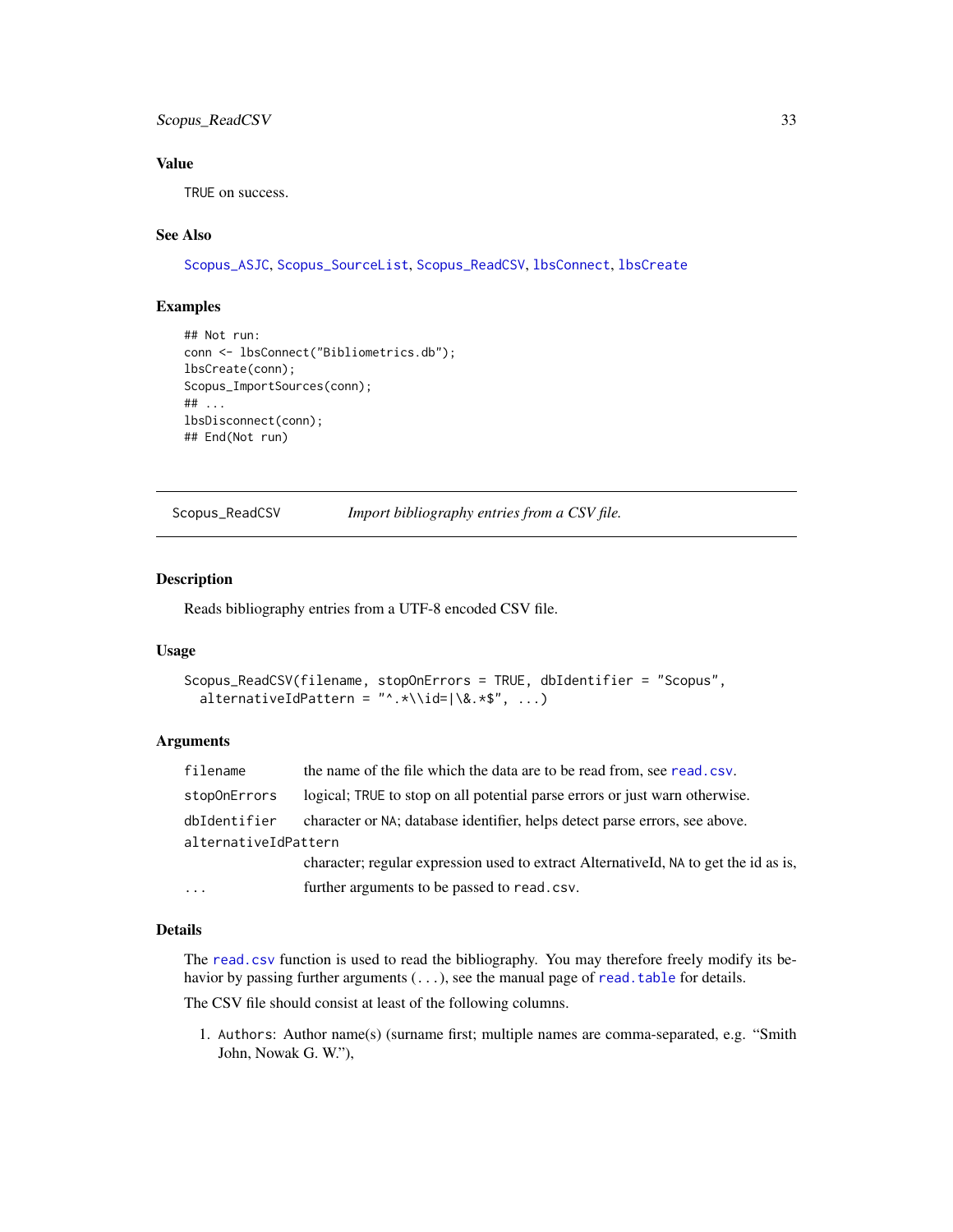- <span id="page-33-0"></span>2. Title: Document title,
- 3. Year: Year of publication,
- 4. Source.title: Source title, e.g. journal name,
- 5. Volume: Volume number,
- 6. Issue: Issue number,
- 7. Page.start: Start page number,
- 8. Page.end: End page number,
- 9. Cited.by: Number of citations received,
- 10. Link: String containing unique document identifier, by default of the form ...id=UNIQUE ID&... (see alternativeIdPattern parameter),
- 11. Document.Type: Document type, one of: "Article", "Article in Press", "Book", "Conference Paper", "Editorial", "Erratum", "Letter", "Note", "Report", "Review", "Short Survey", or NA (other categories are treated as NAs),
- 12. Source: Data source identifier, must be the same as the dbIdentifier parameter value. It is used for parse errors detection.

The CSV file to be read may, for example, be created by *SciVerse Scopus* (Export format=*comma separated file, .csv (e.g. Excel)*, Output=*Complete format* or *Citations only*). Note that the exported CSV file sometimes needs to be corrected by hand (wrong page numbers, single double quotes in character strings instead of two-double quotes etc.). We suggest to make the corrections in a "Notepad"-like application (in plain text). The function tries to indicate line numbers causing potential problems.

# Value

A data.frame containing the following 11 columns:

| Authors       | Author name(s), comma-separated, surnames first. |
|---------------|--------------------------------------------------|
| Title         | Document title.                                  |
| Year          | Year of publication.                             |
| AlternativeId | Unique document identifier.                      |
| SourceTitle   | Title of the source containing the document.     |
| Volume        | Volume.                                          |
| Issue         | Issue.                                           |
| PageStart     | Start page; numeric.                             |
| PageEnd       | End page; numeric.                               |
| Citations     | Number of citations; numeric.                    |
| DocumentType  | Type of the document; see above.                 |
|               |                                                  |

The object returned may be imported into a local bibliometric storage via [lbsImportDocuments](#page-23-1).

#### See Also

[Scopus\\_ASJC](#page-30-1), [Scopus\\_SourceList](#page-34-1), [lbsConnect](#page-9-1), [Scopus\\_ImportSources](#page-31-1), [read.table](#page-0-0), [lbsImportDocuments](#page-23-1)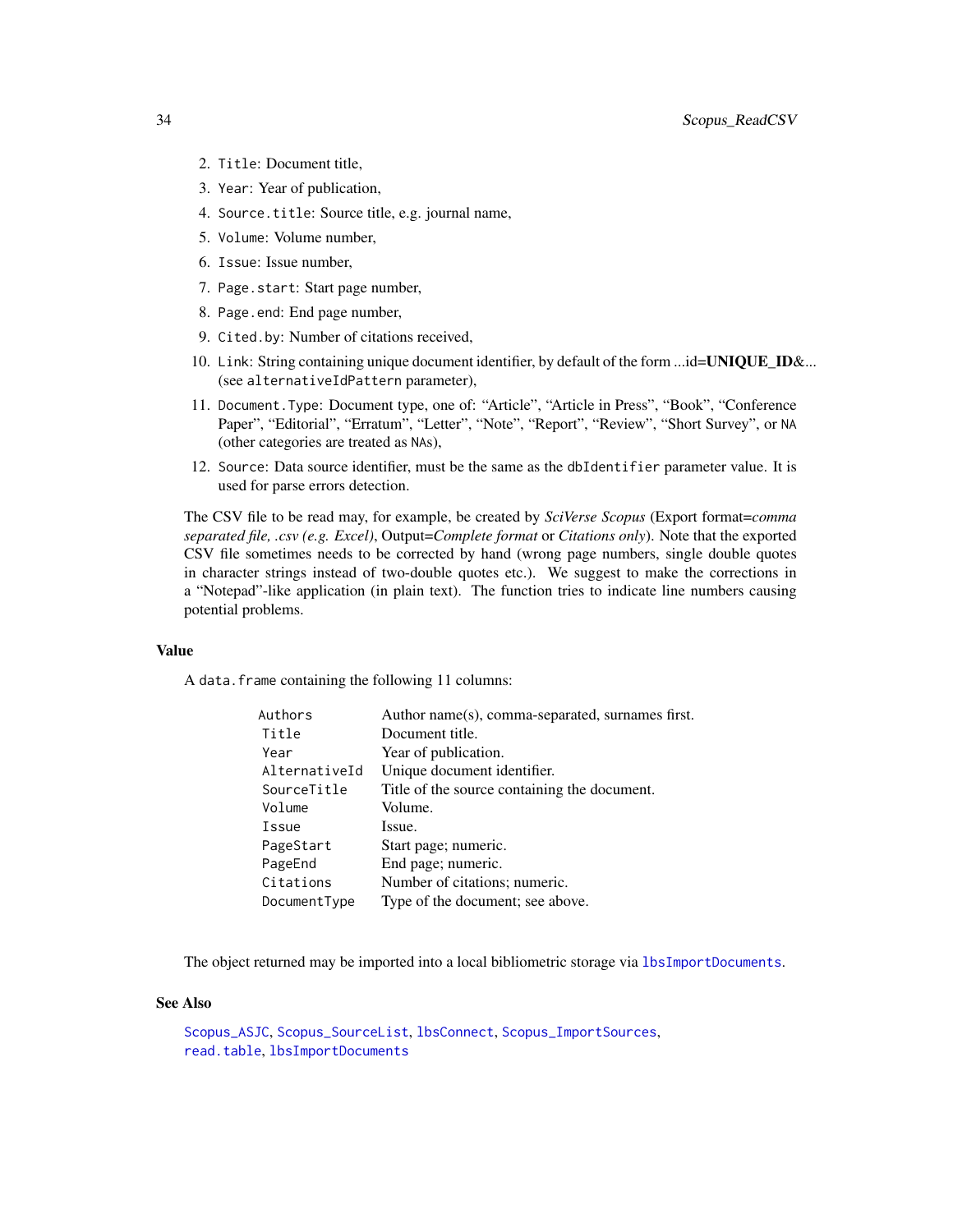# <span id="page-34-0"></span>Scopus\_SourceList 35

# Examples

```
## Not run:
conn <- lbsConnect("Bibliometrics.db");
## ...
data <- Scopus_ReadCSV("db_Polish_MATH/Poland_MATH_1987-1993.csv");
lbsImportDocuments(conn, data, "Poland_MATH");
## ...
lbsDisconnect(conn);
## End(Not run)
```
<span id="page-34-1"></span>Scopus\_SourceList *Scopus covered source list*

#### Description

List of Elsevier's *SciVerse Scopus* covered titles (journals, conference proceedings, book series, etc.)

# Usage

Scopus\_SourceList

# Format

An object of class NULL of length 0.

#### Details

Last update: October 2011. The data file is based on the official and publicly available (no permission needed as stated by Elsevier) Scopus list of covered titles, see [http://www.info.sciverse.](http://www.info.sciverse.com/documents/files/scopus-training/resourcelibrary/xls/title_list.xls) [com/documents/files/scopus-training/resourcelibrary/xls/title\\_list.xls](http://www.info.sciverse.com/documents/files/scopus-training/resourcelibrary/xls/title_list.xls).

This data frame consists of 30794 records. It has the following columns.

| SourceId   | Unique source identifier in SciVerse Scopus (integer).                    |
|------------|---------------------------------------------------------------------------|
| Title      | Title of the source.                                                      |
| Status     | Status of the source, either Active or Inactive.                          |
| SJR_2009   | SCI mago Journal Rank 2009.                                               |
| SNIP_2009  | Source Normalized Impact per Paper 2009.                                  |
| SJR_2010   | SCI mago Journal Rank 2010.                                               |
| SNIP_2010  | Source Normalized Impact per Paper 2010.                                  |
| SJR_2011   | SCImago Journal Rank 2011.                                                |
| SNIP_2011  | Source Normalized Impact per Paper 2011.                                  |
| OpenAccess | Type of Open Access, see below.                                           |
| Type       | Type of the source, see below.                                            |
| ASJC       | A list of semicolon-separated ASJC classification codes, see Scopus_ASJC. |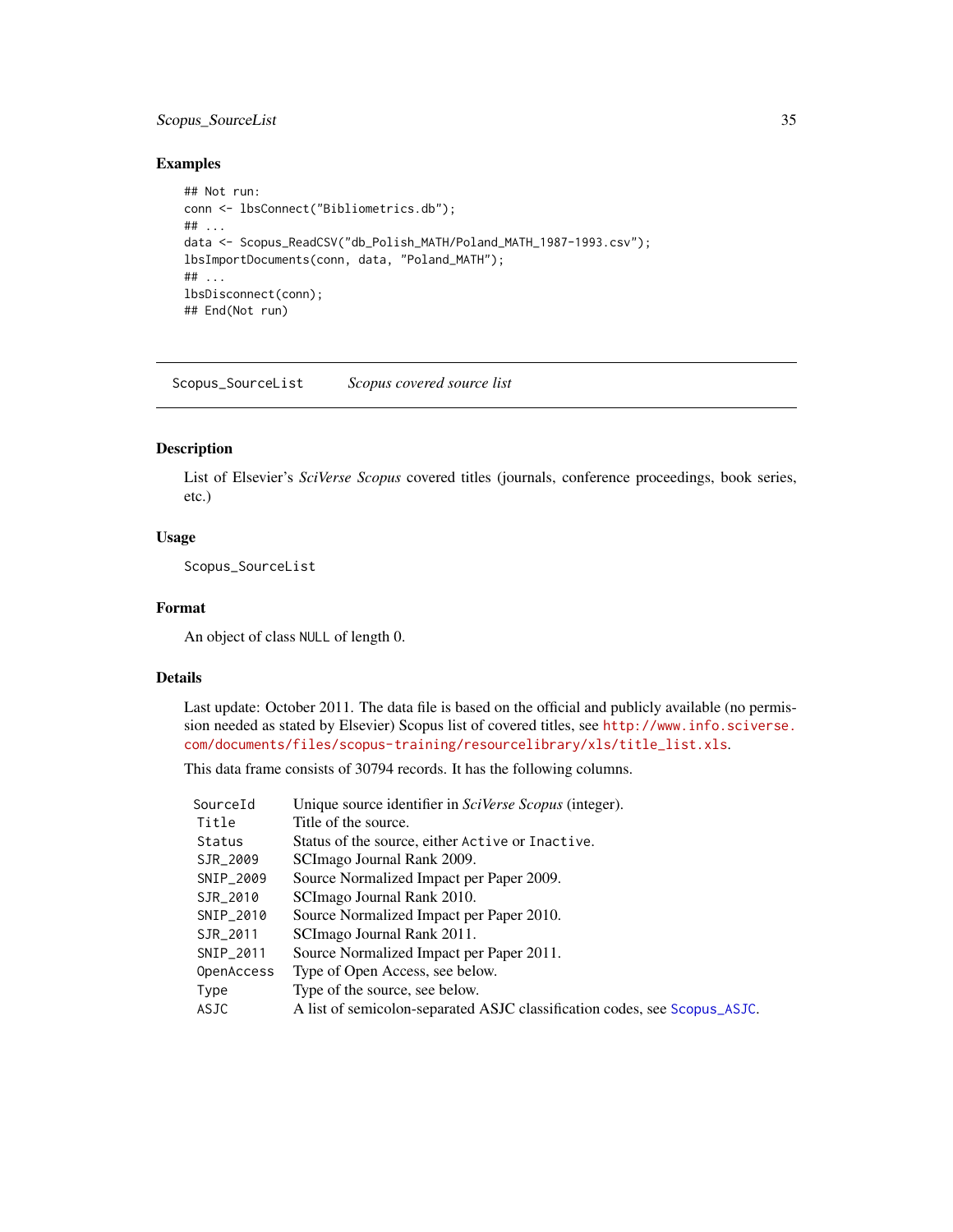OpenAccess is one of DOAJ, Not OA (not Open Access source), OA but not registered, OA registered.

Type is one of Book Series, Conference Proceedings, Journal, Trade Journal

The data. frame is sorted by Status (Active sources first) and then by SJR\_2011 (higher values first).

# References

```
http://www.info.sciverse.com/scopus/scopus-in-detail/facts/
http://info.scopus.com/journalmetrics/sjr.html
http://info.scopus.com/journalmetrics/snip.html
```
# See Also

[Scopus\\_ASJC](#page-30-1), [Scopus\\_ReadCSV](#page-32-1), [Scopus\\_ImportSources](#page-31-1)

<span id="page-35-0"></span>